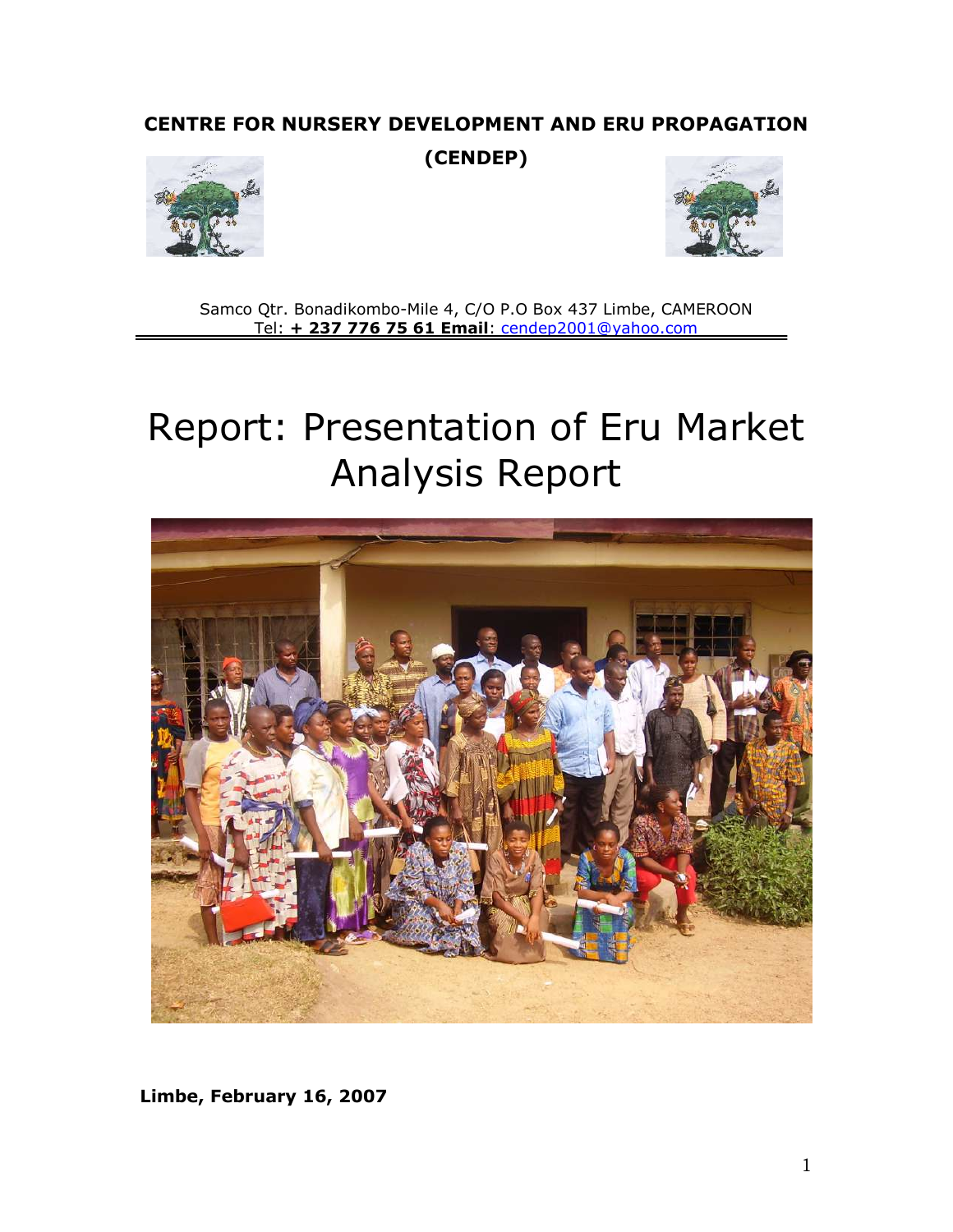# CENTRE FOR NURSERY DEVELOPMENT AND ERU PROPAGATION

(CENDEP)





Samco Qtr. Bonadikombo-Mile 4, C/O P.O Box 437 Limbe, CAMEROON Tel: + 237 776 75 61 Email: cendep2001@yahoo.com

# Report: Presentation of Eru Market Analysis Report

**By** 

Wirsiy E. F, Atanga W. N, Marie F. M & Ngong G. S

Limbe, February 16, 2007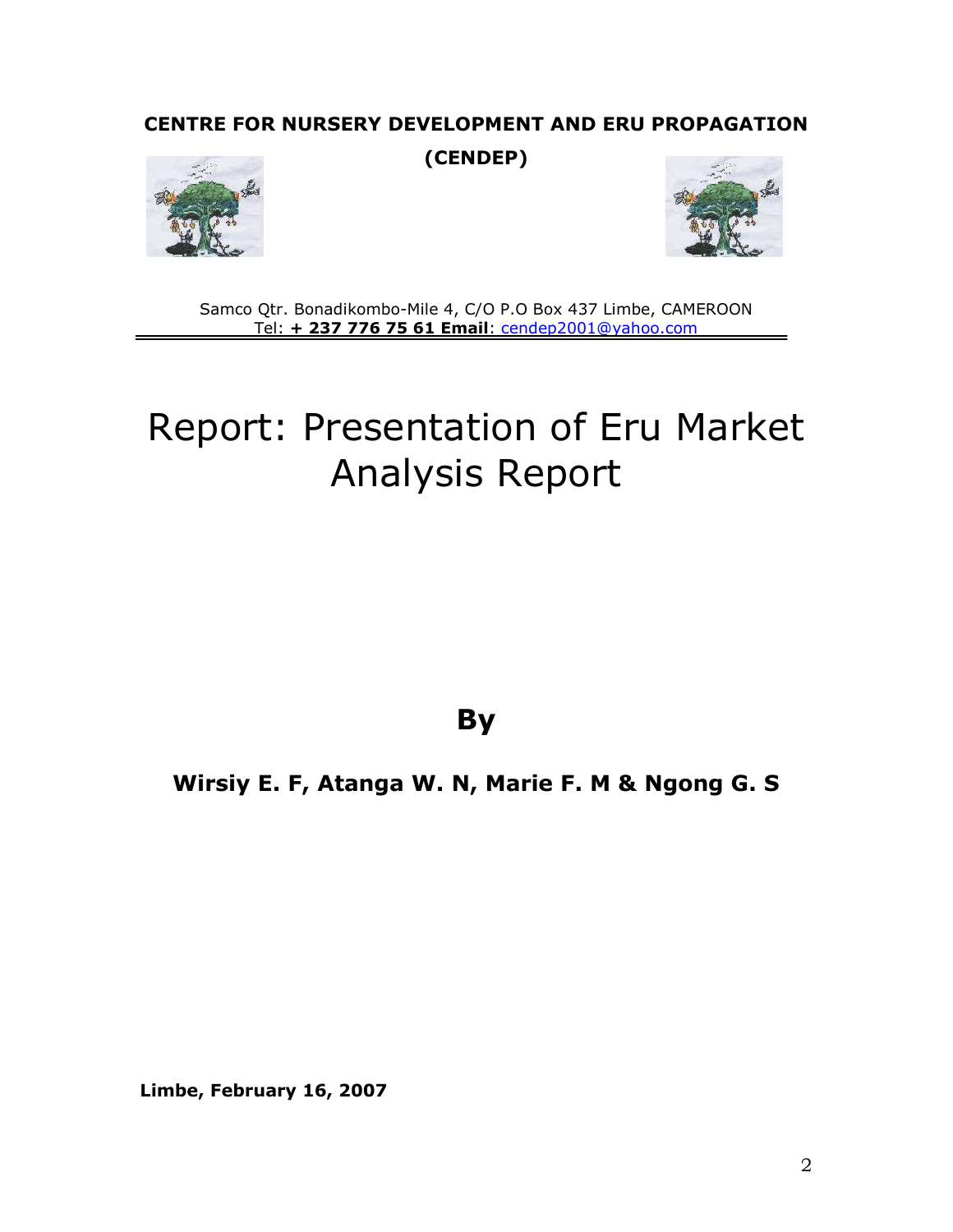Table of Contents

| <b>TABLE OF CONTENTS</b>                                                                                                                                                                               | $\overline{\mathbf{3}}$                  |
|--------------------------------------------------------------------------------------------------------------------------------------------------------------------------------------------------------|------------------------------------------|
| <b>ACKNOWLEDGEMENTS</b>                                                                                                                                                                                | $\overline{\mathbf{4}}$                  |
| <b>ACRONYMS</b>                                                                                                                                                                                        | 5                                        |
| <b>0. EXECUTIVE SUMMARY</b>                                                                                                                                                                            | 6                                        |
| <b>BACKGROUND</b><br><u>1.</u>                                                                                                                                                                         | 8                                        |
| 2. WORKSHOP OBJECTIVES AND EXPECTED OUTPUT                                                                                                                                                             | 9                                        |
| 2.1. WORKSHOP OBJECTIVES<br>2.2 EXPECTED OUTPUT                                                                                                                                                        | 9<br>9                                   |
| <b>WORKSHOP METHODOLOGY</b><br><u>3.</u>                                                                                                                                                               | $\boldsymbol{9}$                         |
| <b>PRESENTATIONS</b><br>4.                                                                                                                                                                             | 9                                        |
| <b>4.1. INTRODUCTION OF CENDEP</b><br><b>4.2. OPENING ADDRESS</b><br>4.3. PRESENTATION OF MARKET SURVEY FINDINGS<br>4.4. CASE STUDY FROM YAOUNDÉ (CED)<br>4.5. COMMUNITY MANAGEMENT OF PRUNUS AFRICANA | $\boldsymbol{9}$<br>10<br>10<br>11<br>12 |
| 5.<br><b>GROUP WORK</b>                                                                                                                                                                                | 13                                       |
| <b>UNIFIED ACTION PLAN</b><br>6.                                                                                                                                                                       | <u>16</u>                                |
| <b>WORKSHOP IN PICTURES</b>                                                                                                                                                                            | 17                                       |
| <b>ANNEXES</b>                                                                                                                                                                                         | 21                                       |
| <b>ANNEX 1: SDO'S SPEECH</b><br><b>ANNEX 2: INVITATION LETTER TO WORKSHOP</b><br><b>ANNEX 3: WORKSHOP PROGRAMME</b><br><b>ANNEX 4: PRESS RELEASE</b>                                                   | 21<br>23<br>23<br>24                     |
| <b>ANNEX 5: ATTENDANCE LIST</b>                                                                                                                                                                        | 25                                       |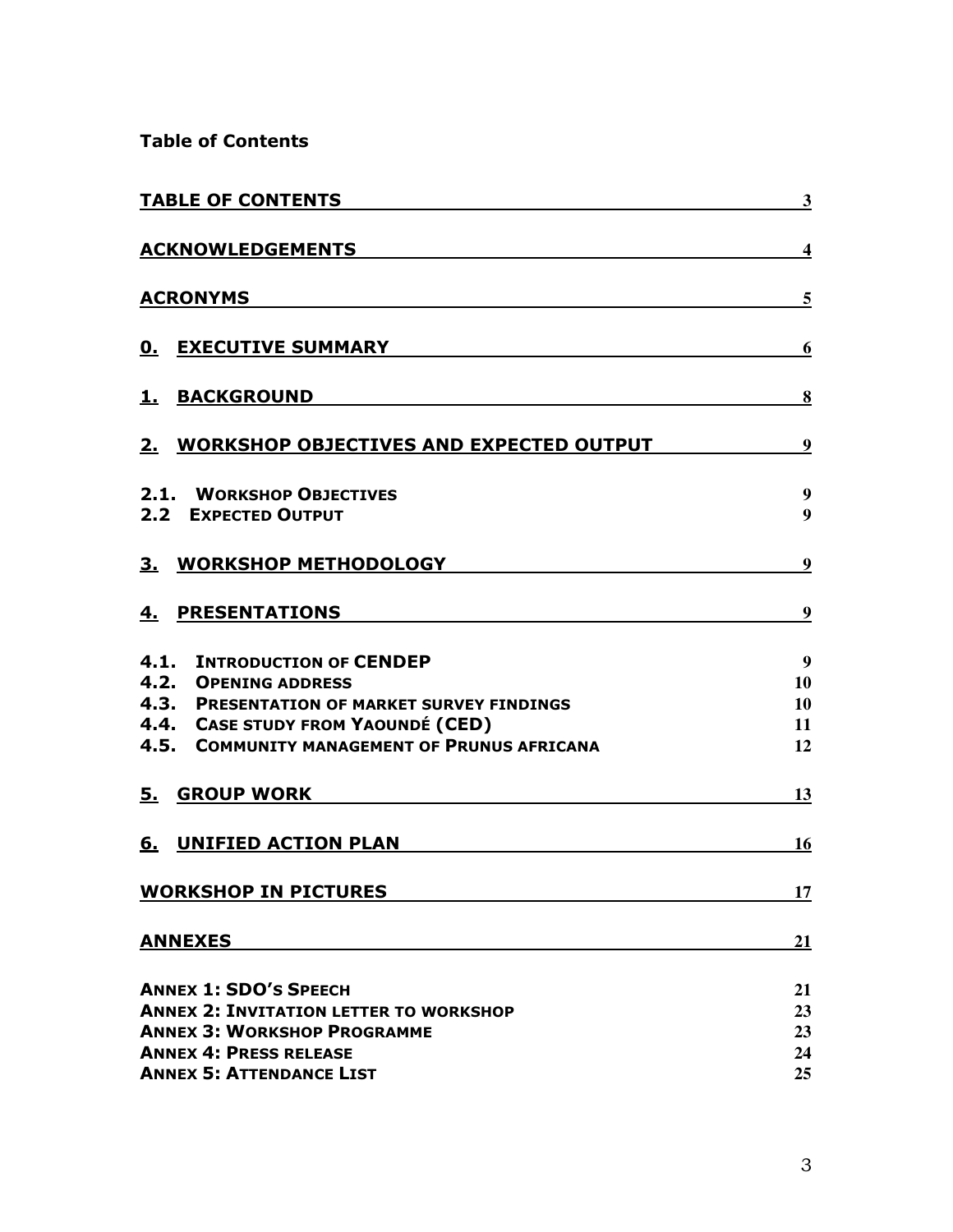# Acknowledgements

CENDEP is very grateful to KREO/KOGAN for their support in mobilising Village Chiefs for the holding of this workshop and to the local administration/government services for their time and contributions during the workshop.

We are also grateful to Mr. Nnah Samuel of the Centre For Environment and Development, Yaounde and Mr. Mbanda William, president of the Mapanja Prunus Harvesters Union for accepting to share their experiences during the workshop.

We look forward to your continuous support and collaboration in our plight to contribute to sustainable exploitation and marketing of Non Timber Forest Products in the support zone of the Korup National park.

Finally we are grateful to ICCO for giving us the opportunity to begin the long march towards the creation of sustainable income generating activities in our community.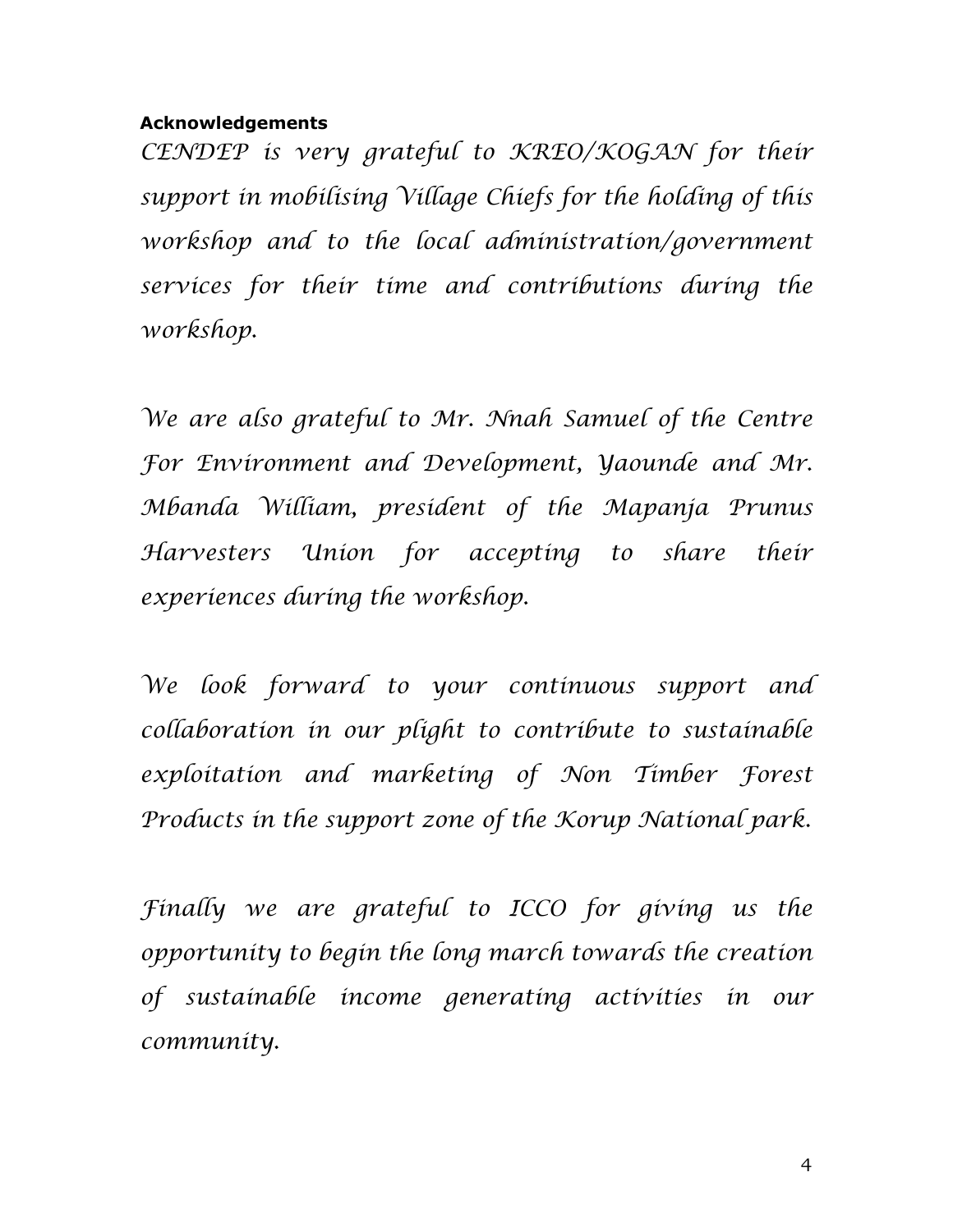# Acronyms

| <b>CED</b>     | Centre for Environment and Development               |
|----------------|------------------------------------------------------|
| <b>CENDEP</b>  | Centre For Nursery Development and Eru Propagation   |
| <b>DED</b>     | German Development Service                           |
| <b>ICCO</b>    | Interchurch Organization for Development Cooperation |
| <b>KNP</b>     | Korup National Park                                  |
|                | Korup Rainforest Ecotourism Organization/Korup Guide |
| KREO/KOGAN     | Association.                                         |
| <b>MINADER</b> | Ministry of Agriculture and Rural Development        |
| <b>MINEP</b>   | Ministry of Environment and Nature Protection        |
| <b>MINFOF</b>  | Ministry of Forestry and Wildlife                    |
| MINPLADAT      | Ministry of Planning and Regional Development        |
| <b>NTFP</b>    | Non Timber Forest Product                            |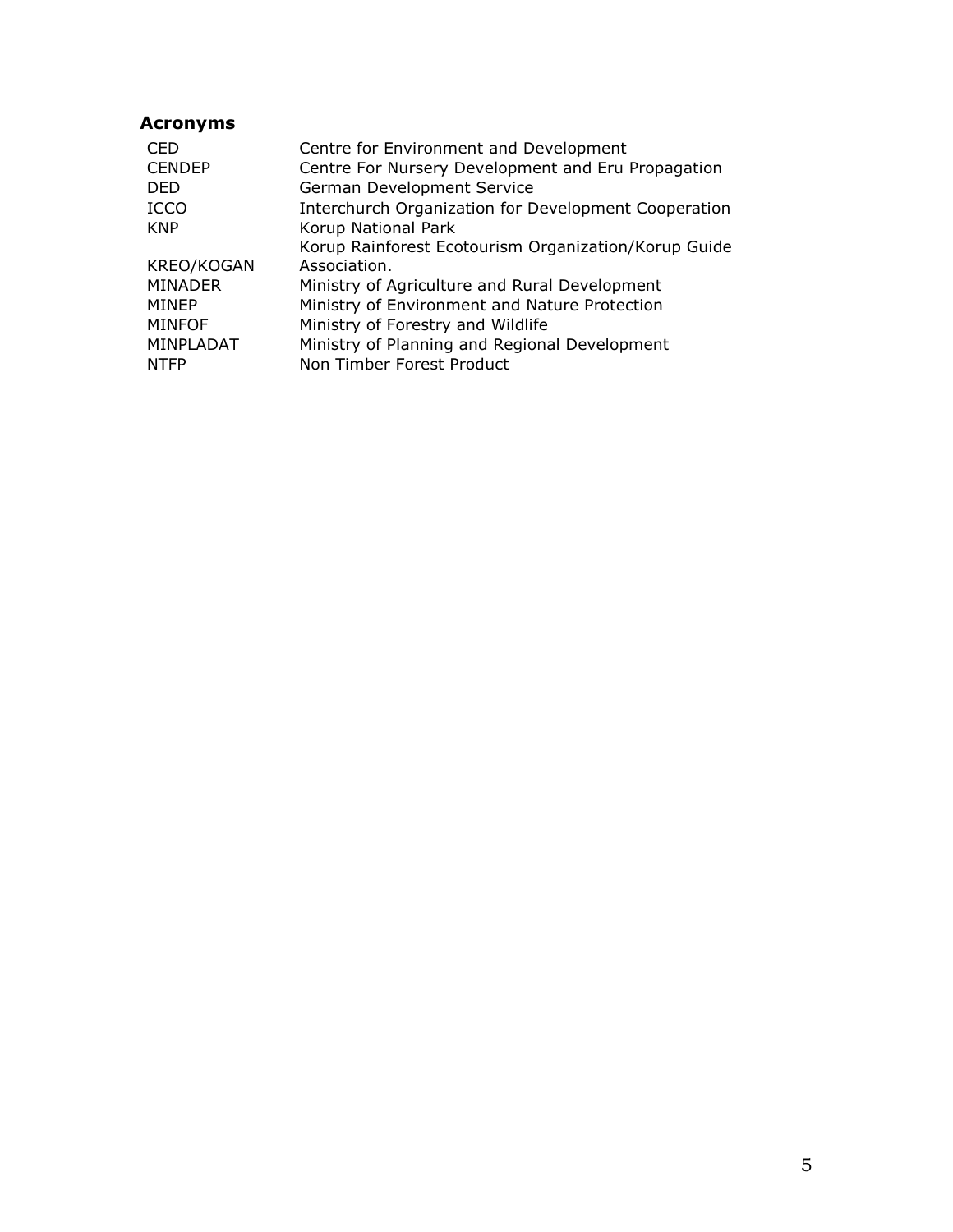#### 0. Executive Summary

Eru is a highly priced and harvested wild vegetable in the humid forest areas of Cameroon. It has potential to contribute in improving the livelihoods of rural women who are the majority involved in its harvesting and marketing. In order to promote on farm production there is a need for a market analysis to see if increased production can be translated into financial and social gain. CENDEP, a community based organisation in the South West Province of Cameroon is carrying out a project on its production and marketing in the support zone of the Korup National Park with funding from the Interchurch Organisation for Development Cooperation, based in the Netherlands. A market analysis of eru was carried out at the start of the project but its findings were not disseminated. This market study identified a number of opportunities and constraints and made some recommendations that CENDEP can not handle alone. In order to make good use of the study it is necessary to present the report to all those who can make a contribution in enhancing eru production and marketing in the area. This has been achieved through a one day workshop with multiple objectives, notably to:

- 1. Share findings of the eru market analysis with development actors in the Korup Project area
- 2. Initiate the organization of producers/harvesters into harvester groups and unions and
- 3. Sensitize stakeholders on the need for sustainable exploitation of Non Timber Forest Products (NTFPs) in buffer zone of the Korup National Park.

The main expected output of the workshop was to develop in a participatory manner an action plan for organization of NTFP producers/harvesters into a union. To achieve this a series of tools were used: presentations, brainstorming and group work. From group work the absence of a harvesters union, ignorance about the value of the product, lack of market information were identified as some of the principal reasons why harvesters are not reaping enough benefits from the trade. Farmer sensitisation and organisation into groups was identified as the starting point to tackle the problem of unsustainable exploitation and marketing. Two guest speakers demonstrated this with case studies from their communities (Mapanja and Yaoundé). At the policy level not enough attention was given to NTFPs in the Cameroon forestry law as is the case with timber. However there is provision for the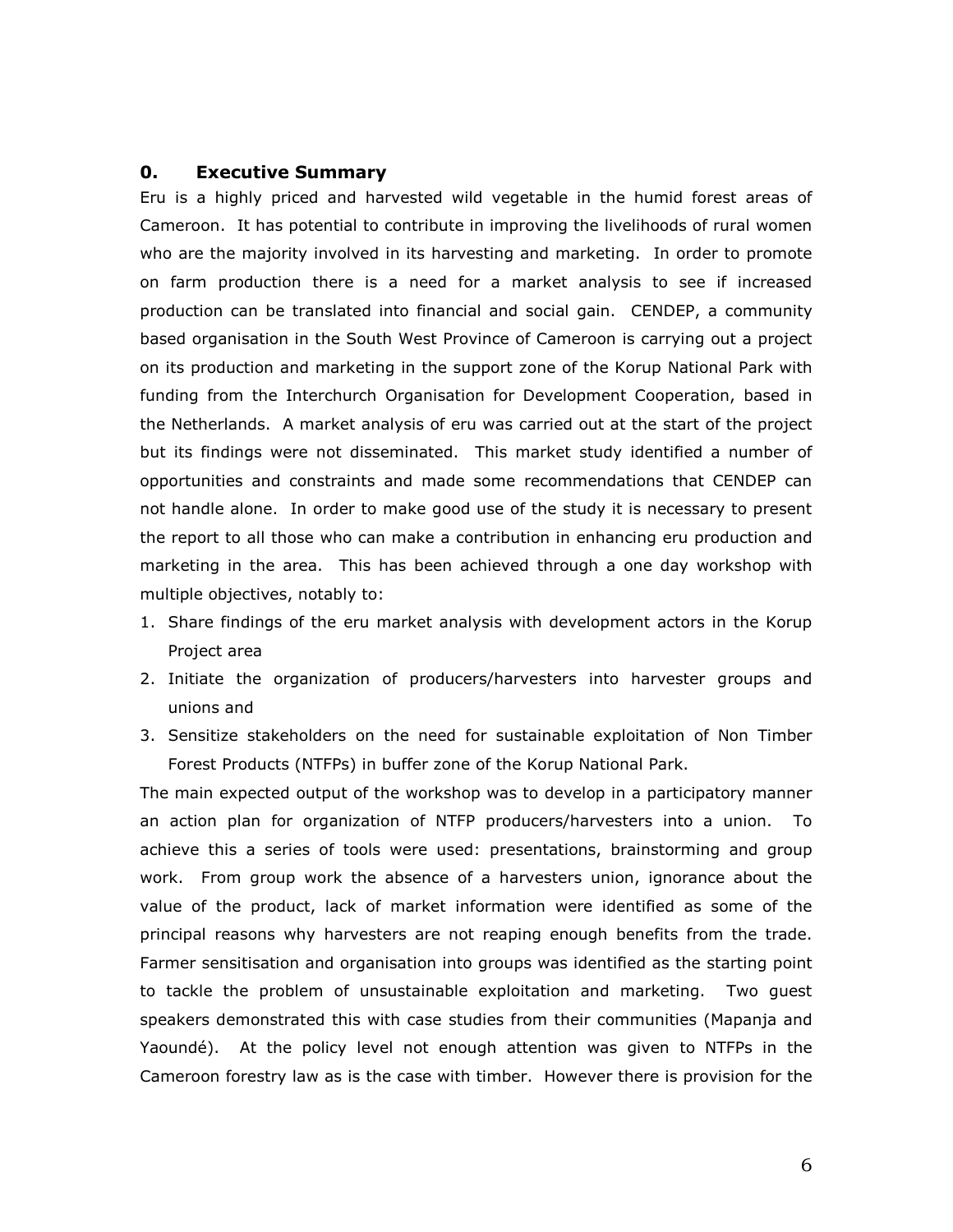obtention of exploitation permits but this remains centralised in Yaoundé and the process is long and costly.

Eru is found in most of the villages but one of the nearest Cameroon urban settlement to the park (Mundemba) do not have access to it as it is transported straight to Nigeria. Some people in Mundemba do not even know they have eru in their forest. This is due to poor road infrastructure and also the fact that harvesters target the Nigerian market. A long time is necessary for sensitization and the development of a benefit sharing mechanism so as to dispel fears that the envisaged union of harvesters may erode the powers of the village chiefs.

The participants resolved that:

- 1. Restitution of the workshop should be done in all the villages before the end of March 2007 and that the chiefs should take the lead.
- 2. All harvesters in each village be identified and a harvesters group created in each village before the end of April 2007
- 3. The list of created groups be submitted to CENDEP, MINADER, MINFOF, MINEP, by end of April 2007.
- 4. All created groups be legalised by December 2007
- 5. MINADER & CENDEP should support the legalisation process and ensure stability of the groups through training on group dynamics
- 6. All legalised groups be constituted into a union by January 2008.
- 7. CENDEP should make available workshop report to all workshop participants by end of March 2007
- 8. KREO/KOGAN should assist in monitoring and evaluation
- 9. An evaluation meeting be held in June 2007 with all the stakeholders to review progress and plan for the future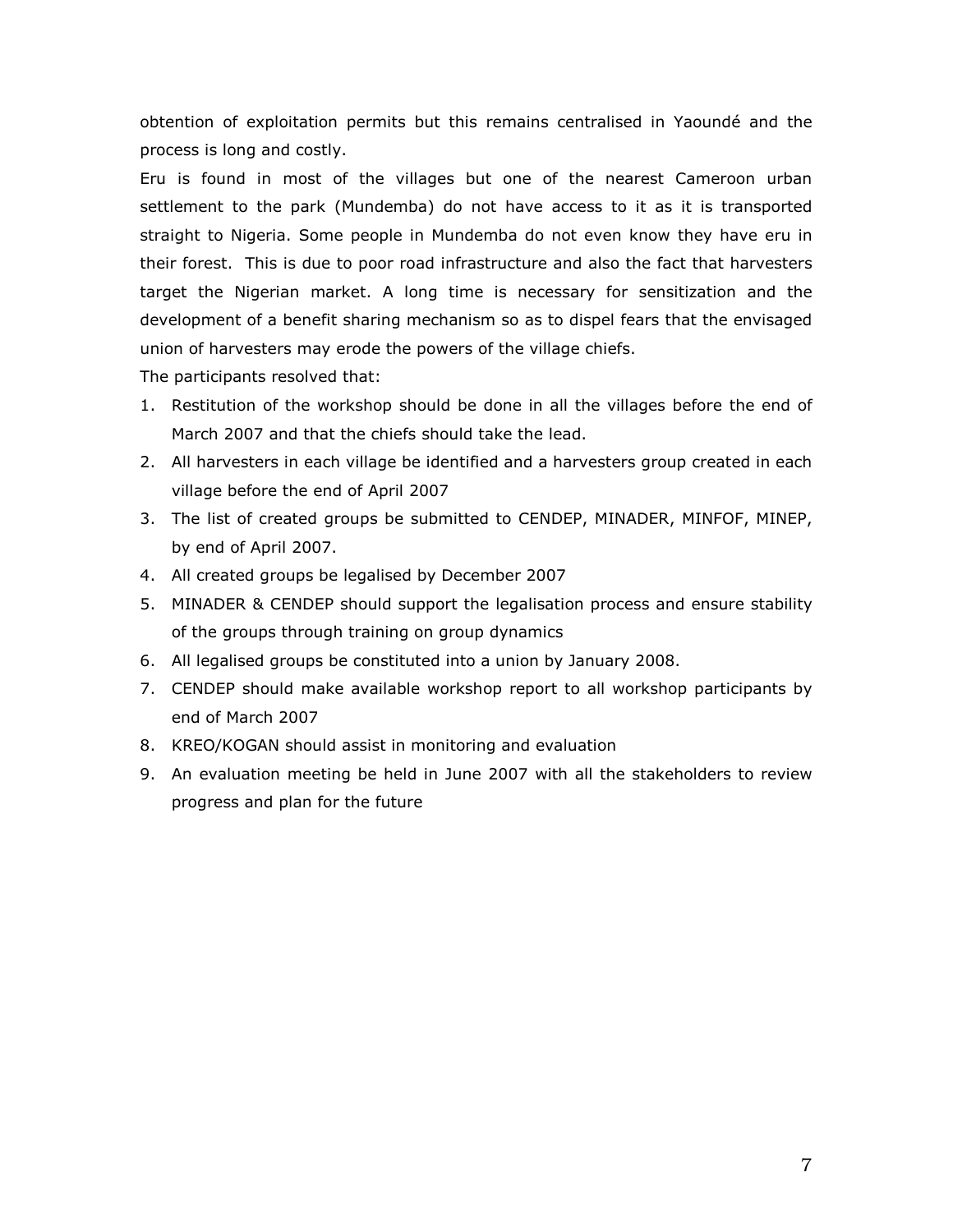#### 1. Background

CENDEP is a Community Based Organization in Limbe, South West Province, Cameroon. It carries out training on production and marketing of Non-Timber Forest Products with the aim of improving the livelihoods of farmers and conserving biodiversity. Eru, a highly priced and harvested wild vegetable in the humid forest areas of Cameroon is one of the NTFPs that have received the attention of CENDEP.

The domestication of Eru can be a potential for livelihood development especially for the rural women who are the majority engage in the eru harvesting and to whom it is becoming difficult to trek for long distances in search of the product. However, entry into the eru market can be limited due to high capital, information or relationship barrier, inter-seasonal storage and transportation, which can result to increase price risk to both producers and in market intermediaries. There is therefore a need for a market analysis to see if increased production can be translated into financial and social gain.

In June 2006 ICCO made a grant to CENDEP to train 150 farmers in 5 communities in the Buffer Zone of the Korup National Park (KNP) on the production and marketing of eru. Unlike past training projects realized by CENDEP, this particular project was preceded by an analysis of the eru market in the area. This market analysis took place in August 2006.

Amongst other things this market study identified a number of opportunities and constraints and made some recommendations that CENDEP can not handle alone. In order to make good use of the study it was necessary to present the report to all those who can make a contribution in enhancing eru production and marketing in the area. Therefore on February 16, 2007 a workshop was organised at the Women's Empowerment Centre in Mundemba to present the study report. The workshop was chaired by the First Assistant Senior Divisional Officer for Ndian, Mr. Mbotiji Hotison Babila who represented the Senior Divisional Officer. Present at the workshop were divisional delegates of Ministry of Environment and Nature Protection, Ministry of Agriculture and Rural Development, law enforcement officials, village chiefs, farmers and harvesters as well as development organisations operating in the area.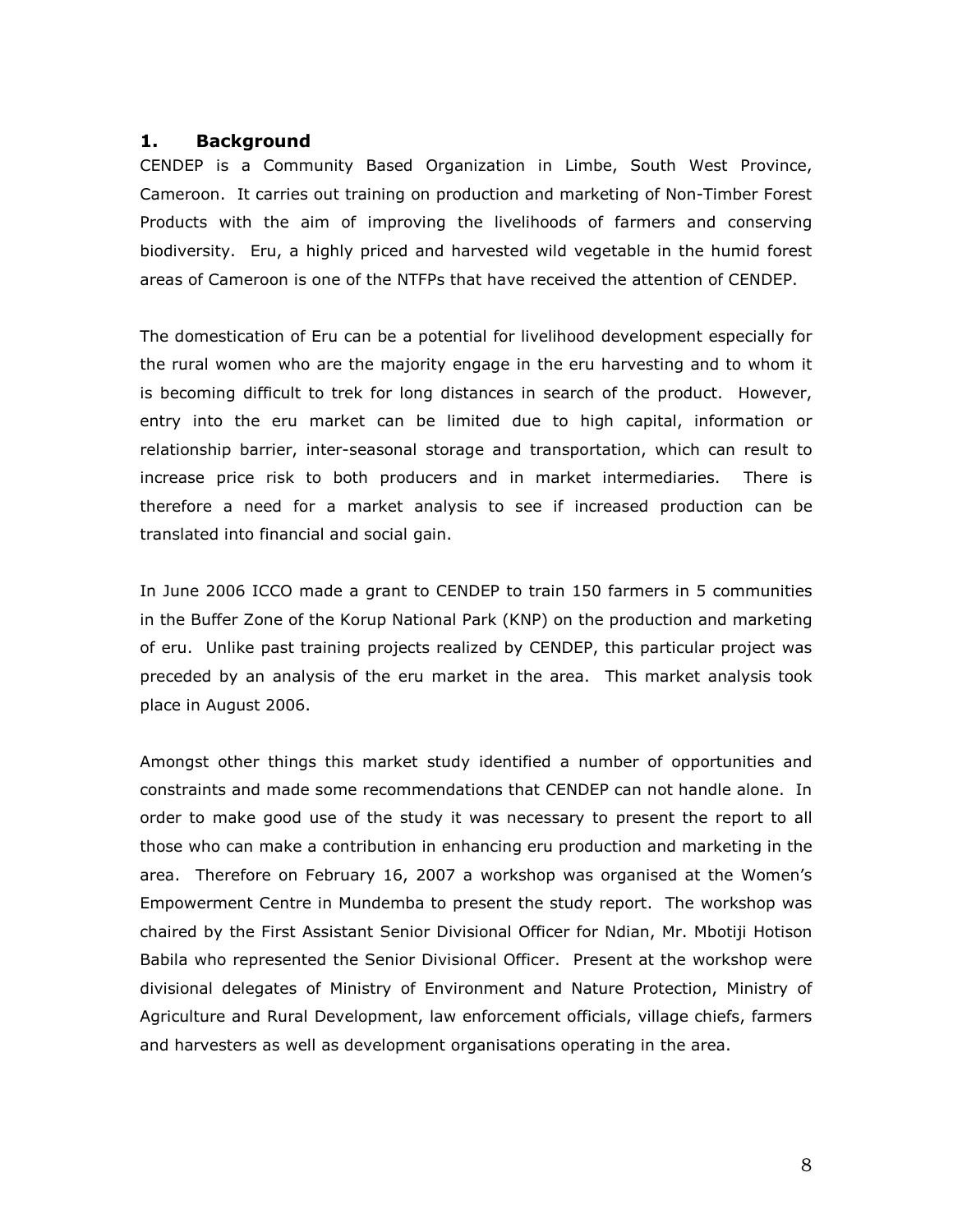# 2. Workshop objectives and expected output

# 2.1. Workshop Objectives

The workshop had as objectives to:

- a. Share findings of the eru market analysis with development actors in the Korup Project area
- b. Initiate the organization of producers/harvesters into harvester groups and unions and
- c. Sensitize stakeholders on the need for sustainable exploitation of NTFPs in buffer zone of the Korup National Park.

## 2.2 Expected Output

The main expected output of the workshop was a participatory development of an action plan for organization of NTFP producers/harvesters into a union

## 3. Workshop Methodology

The workshop comprised a presentation of the market analysis report and case study presentations on importance of a community approach in the collection and marketing (management) of NTFPs. The case study presentations were aimed at sensitising and preparing the participants for group work. During group work participants were divided into groups based on their interest. Three groups comprising the Village Chiefs, Government Officials and NGOs, farmers and harvesters were formed. These groups had the responsibility to analyse the actual situation, identify needs, make recommendations and propose and action plan to address the needs identified. The results of group work were presented and debated at the plenary and a collective action plan (Workshop resolutions) established.

#### 4. Presentations

#### 4.1. Introduction of CENDEP

After presenting the workshop programme, Wirsiy Eric representing the Chief Executive Officer gave a brief history of CENDEP and her activities, CENDEP's ongoing project in the buffer zone of the Korup National Park, the reason for the market analysis and the source of funding for the project. To conclude, he thanked all who participated in the event as it was a reflection of the interest of local people and the administration in the management of NTFPs in the Cameroon.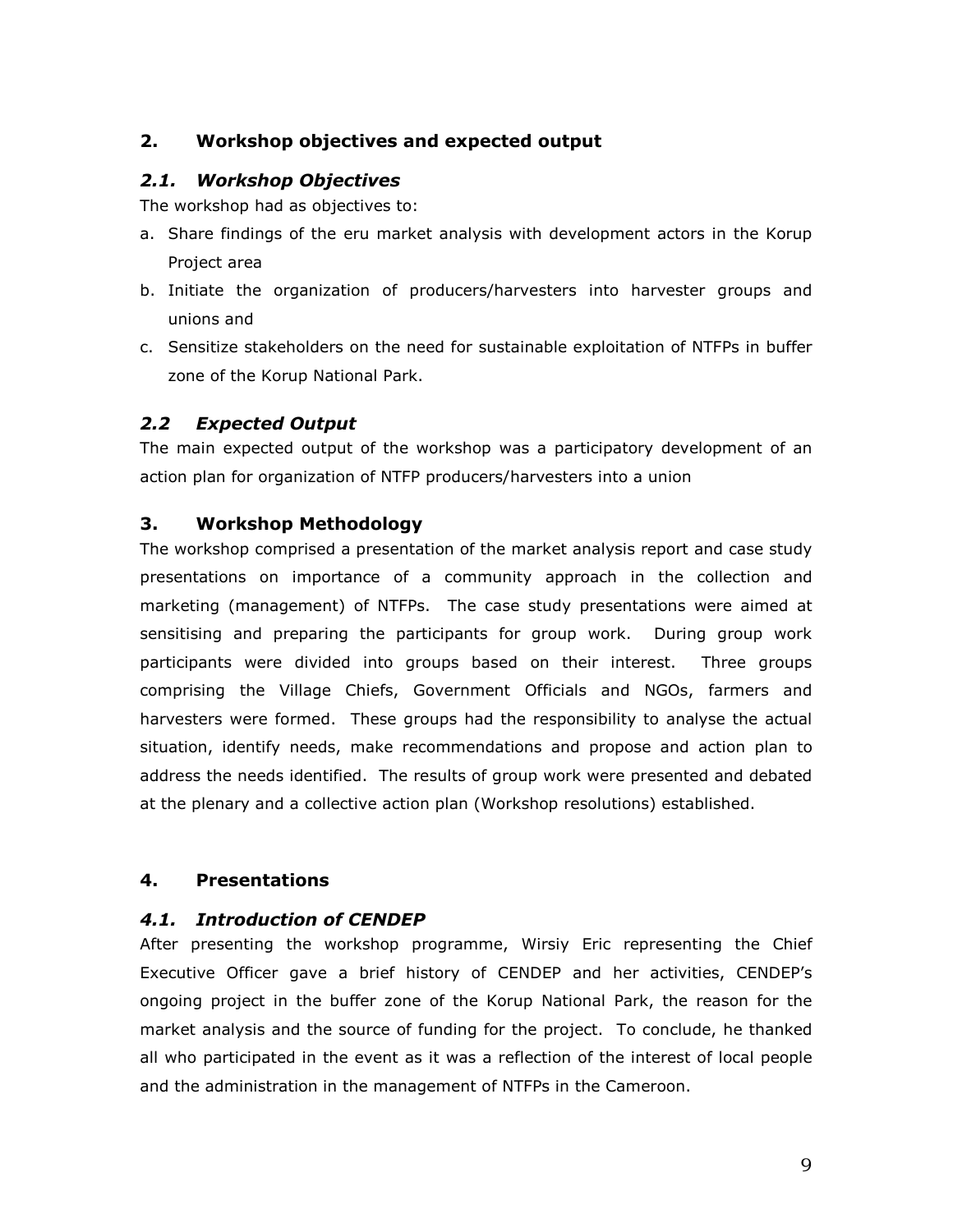#### 4.2. Opening address

The representative of the SDO for Ndian, Mr. Mbotiji Hotison Babila expressed special gratitude to the organizers, describing the event as a rare case of institutional partnership between local, national and international organizations in the promotion of sustainable exploitation and marketing of a Non Timber Product of high economic potential. He called on all the actors present to emulate the example of CENDEP in the sharing of development information. He called on the participants to share the information with others not present and create groups that will work towards the sustainable exploitation of eru in the support zone of the KNP. He pledged the support of his administration in the implementation of recommendations that would result from the workshop. The full version of the speech is annexed.

#### 4.3. Presentation of market survey findings

Marie Fru, Socio -Economic Officer of CENDEP presented the aim, objectives, expected output, description of study area of the Eru market survey and elaborated on the actors involved in the chain, locations surveyed, limitations of the study and the eru species identified during the study.

This was followed by a presentation by Mr. Atanga Wilson Nebafor, Extension Officer for CENDEP. He presented other findings from the study; including the sources and destinations of Eru, local markets where eru is sold, border markets, export market. He presented the market structures, volume traded and prices, profitability in Eru trade, value adding, seasonality and its influence to Eru trade, profits in the trade, use of income from eru, reasons for starting and staying in eru business, perceptions on the current state and future of eru in Cameroon, costs identified in eru trade. He also elaborated on the opportunities for eru trade.

An immediate outcome of the presentations was the reaction by traditional rulers who said they did not know there was so much money involved in the harvesting and marketing of eru considering the small token they received from the harvesters as royalties. Excerpts of the report were distributed to participants.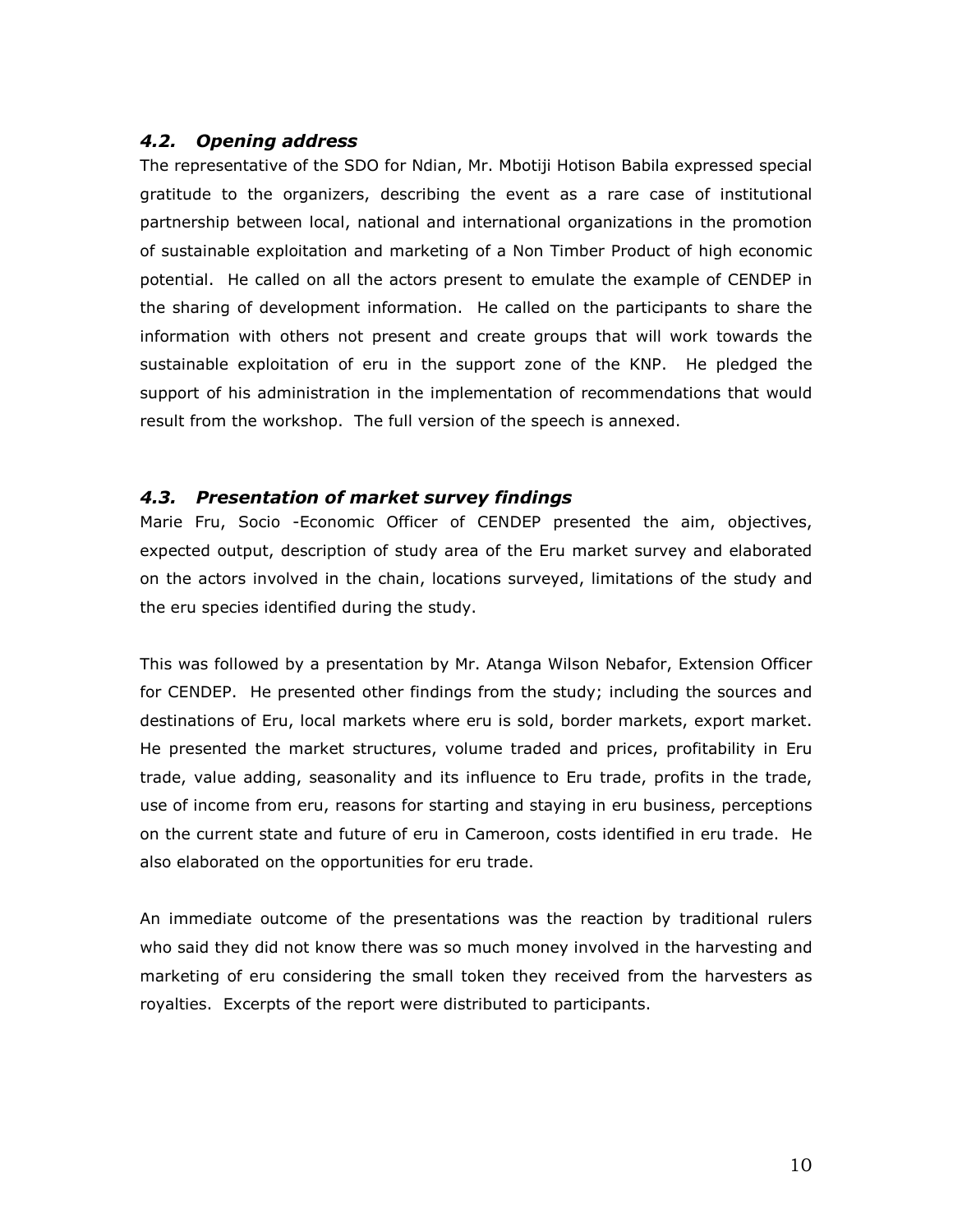## 4.4. Case study from Yaoundé (CED)

Mr. Ndobe Samuel from the Centre for Environment and Development (CED) Yaoundé presented an experience he gained when his organisation carried out a market Study on eru in the Centre Province. He explained that during the study, he noticed there was a big gap between what the harvesters receive at farm gate and what the final consumers paid. He also highlighted the large number of middlemen involved in eru trade some of whom do nothing other than provide information to buyers and earn huge sums of money. He confirmed CENDEP's finding that all stakeholders in the eru trade except the harvesters are organized into unions making it possible for them to negotiate well and get better pay for their services. He explained that because the harvesters are not organised they get the least benefits from eru trade as they collect small quantities and sell individually with no harvester knowing how much money the other is receiving from the same quantity of produce. He explained this situation is very favourable to the middlemen and whole sale buyers.

He also confirmed that in Nigeria, the main export market, there are stronger unions than in Cameroon. For instance the Nigerian eru market is organised in such a way that no seller from Cameroon can distribute to the medium retailers. The product most be handed over to a Nigerian middleman who sells and hands over the money to the Cameroonians. No price is agreed and the Cameroonian is obliged to accept what is paid back to him at the end of the deal. These traders continue to trade showing there are huge unknown profit margins.

He raised the issue of the Cameroon forestry law which focuses on timber with very little attention on NTFPs like eru. This compounded by the difficulty in quantifying eru remaining in the Cameroon forests makes sustainable exploitation difficult if the local population is not immediately trained on sustainable harvesting techniques and harvesting undertaken by the locals. He elaborated on the importance of unions of harvesters saying this was the sure way local communities can benefit more from the eru trade. Through these unions they can monitor prices and control the quantity of eru going to the market so as to maintain stable prices for their produce, they can induce artificial scarcity to raise prices so as to make more profit, control the exploitation and management of the resource, lobby for policy change and get direct incentives from the government to improve on this sector.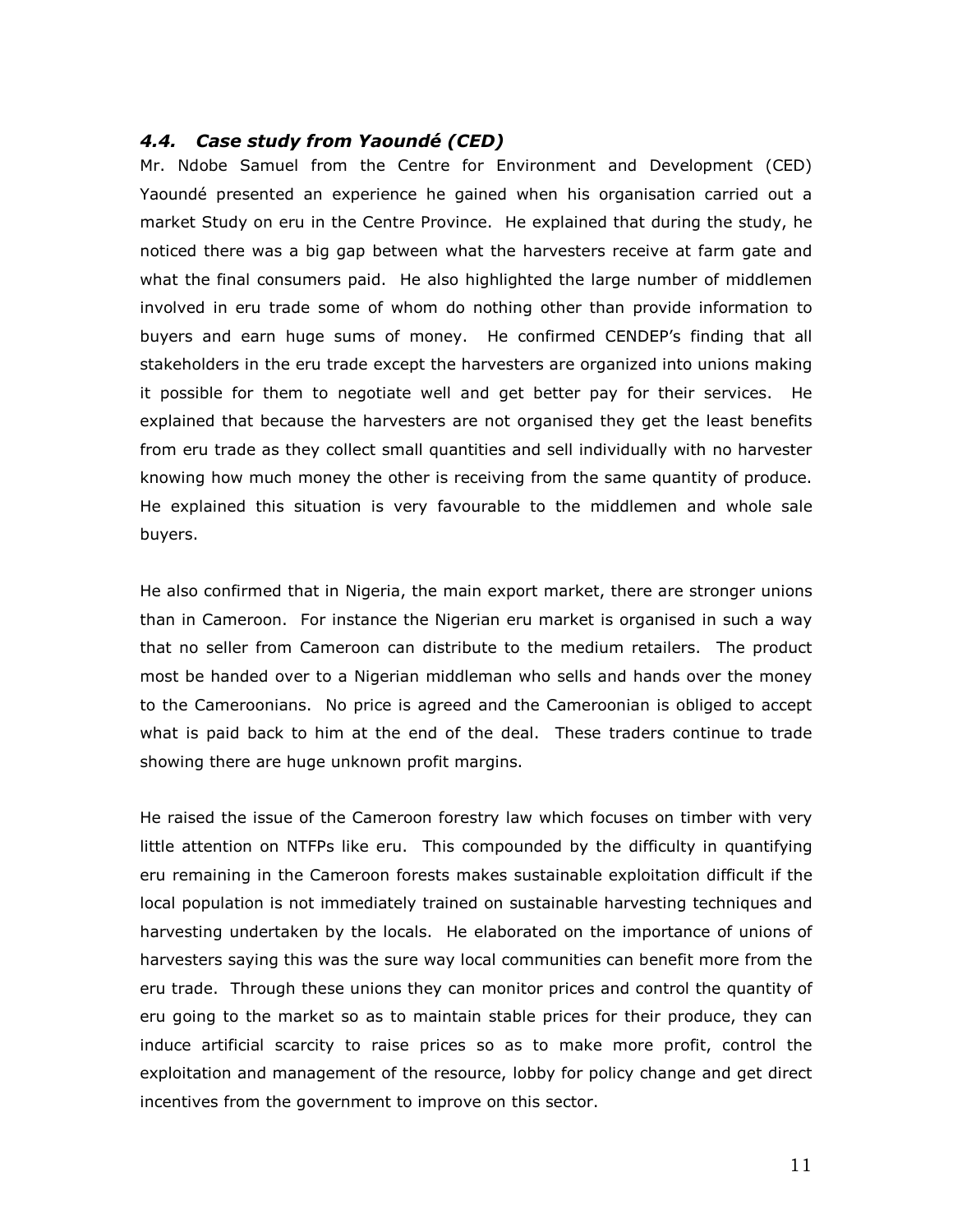The discussion that ensued from his presentation turned out to be an experience sharing forum where he learned from the situation of eru management in the Korup National Park (KNP) area and the participants learned from the situation in the Francophone area of Cameroon. At the moment, in the KNP area harvesting is in the hands of Nigerians who pay token fees to the chiefs and are allowed to exploit. This is not the case in the French speaking part of Cameroon even though one still finds Nigerian harvesters there.

#### 4.5. Community management of Prunus africana

Mr Mbanda William, President of the "Mapanja Prunus Harvesters Union', narrated the history of Prunus harvesting in his village. Mapanja is one of the many villages located on the slopes of Mount Cameroon.

He explained that, like the people of the support zone of the KNP, Mapanja people did not know the importance of Prunus, a medicinal plant found in their forest. This plant had a lucrative international market and was traded in many forms:

- a. Unprocessed, dried bark
- b. Bark extracts
- c. As brand name capsules in final form
- d. A component of hair tonic and
- e. Local trade in timber and furniture

In Mapanja exploitation was dominated by a pharmaceutical industry, PLNATECAM, a French Company. Only this company had the legal license to exploit the resource. Even though the villagers put up a resistance, there was no fair sharing of benefits among the community members due to disorganised nature of exploitation. There was no structure to compensate those who did not go to the forests to harvest.

He explained that because their community was not organised and did not know the importance of the resource PLANTECAM would bring in harvesters from different parts of Cameroon to do the harvesting and their community would be contented with the royalties they received. The harvesters who came from outside had as objective to harvest as much bark as possible and did not care about the availability of the resource in the future. They would fell trees just to get enough harvest, much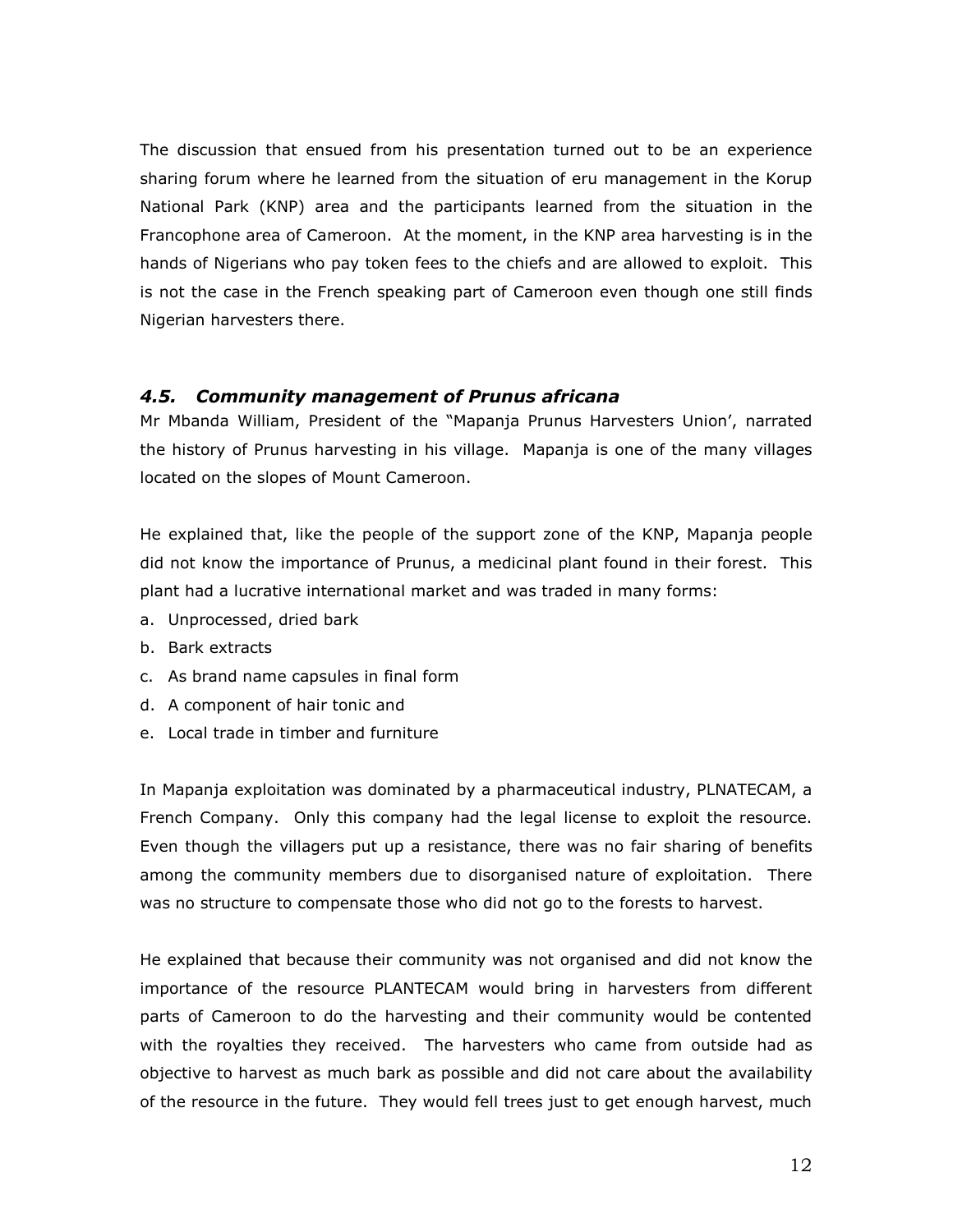money for themselves and to keep PLNATECAM running. Then the Mount Cameroon Project stepped in to help them. After a lot of sensitization they saw the need to take control of the harvesting to make sure the resource would be available at all times. They were trained on sustainable harvesting techniques, nursery establishment and regeneration. When they started doing the harvesting themselves they were realizing more benefits. A benefit sharing mechanism was put in place and many youths built houses, got married ("prunus marriages" as they were called). The women who could not go to the forest to harvest prepared food and sold on credit to the harvesters. Payment would be effected at month end when PLANTECAM paid for their produce. Contributions to the Village Development Fund were used as community contribution for a request to the British High Commission for the community water scheme. Today clean water flows in the village as a result of the organisation of Prunus harvesters into a harvesters union. He concluded by encouraging the participants to review the way eru is managed in their forests to ensure they get long-term benefits from the resource. This he said can only work if groups are created and management entrusted to them under the supervision of the village chiefs.

# 5. Group Work

The presentations and case studies prepared the participants for group work. They were divided into 3 working groups. Each group analysed the current situation of eru from different perspectives and made recommendations for the amelioration of the sector.

Group 1 was made up of the trained farmers and the harvesters. They analysed the techniques of harvesting from the wild, group development, availability of eru and market structure.

Group 2 was made up of the traditional rulers. They examined in addition traditional rights.

Group 3 was made up of Government services and NGOs: They analysed infrastructures and legislation. The table below presents highlights from the group work.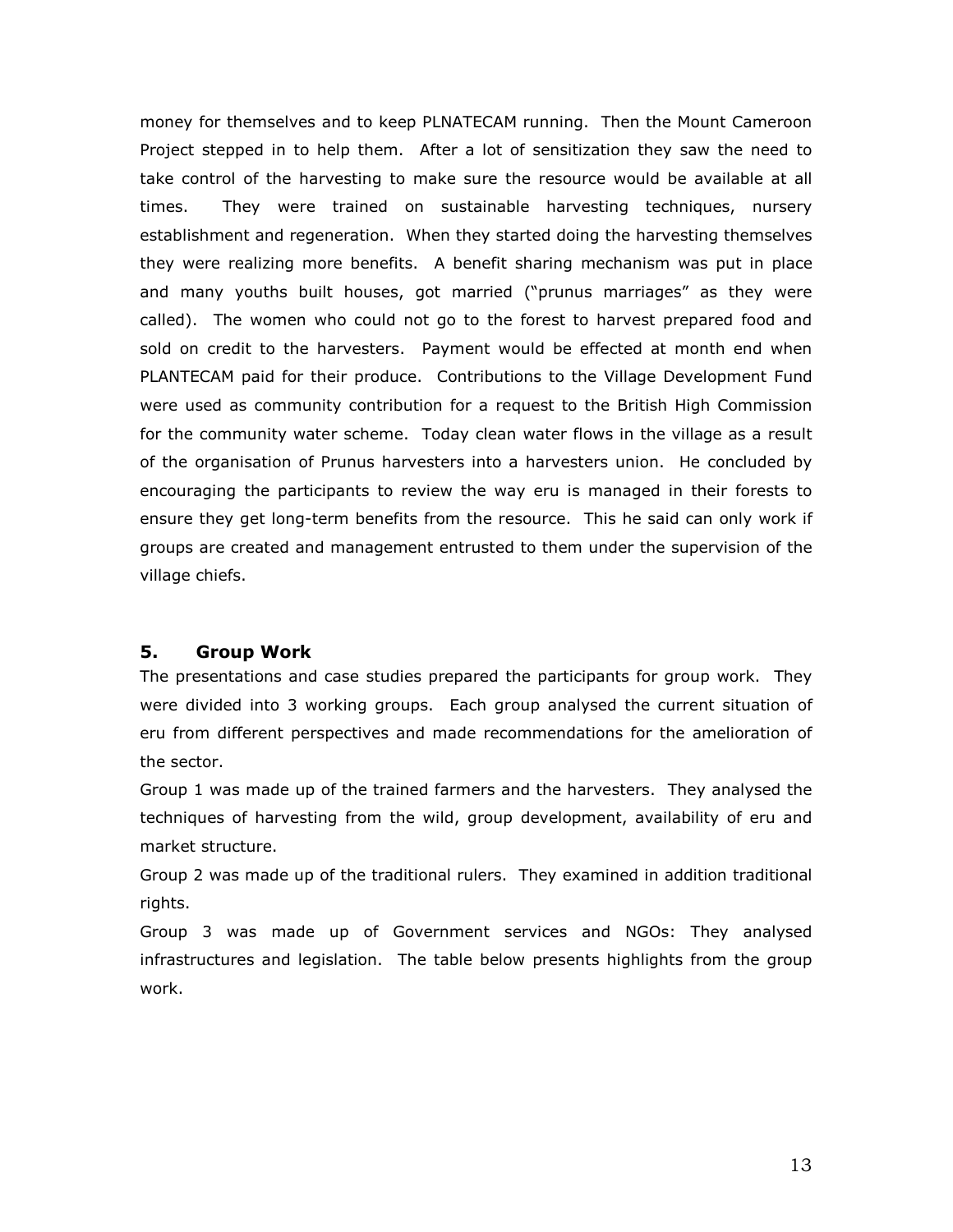| <b>Stakeholder</b>        | <b>Issue</b>                  | <b>Current situation</b>                                                                                                                   | <b>Recommendation</b>                                                                                                 | When                             | By Who                                                       |
|---------------------------|-------------------------------|--------------------------------------------------------------------------------------------------------------------------------------------|-----------------------------------------------------------------------------------------------------------------------|----------------------------------|--------------------------------------------------------------|
| Farmers and<br>Harvesters | Harvesting<br>technique       | a. Felling of trees &<br>uprooting of<br>vines to collect<br>leaves.                                                                       | a. Sensitization on need<br>for sustainable<br>harvesting                                                             | Immediately<br>after<br>workshop | Workshop participants                                        |
|                           |                               | b. Harvesting in the<br>hands of<br>Nigerians and at<br>small scale by<br>local women and<br>children                                      | b. Training on sustainable<br>harvesting methods.                                                                     | February-<br>March 07            | CENDEP in collaboration<br>with<br>MINADER/KREOKOGAN         |
|                           | Marketing                     | a. Market<br>information not<br>available                                                                                                  | a. Provision of market<br>information                                                                                 | <b>Before</b><br>harvesting      | CENDEP/MINADER                                               |
|                           | Post Harvest<br>management    | a. No method for<br>long-term<br>storage                                                                                                   | a. Training on processing<br>and post harvest<br>management                                                           | April 2007                       | <b>CENDEP</b>                                                |
|                           | Domestication                 | Most farmers not<br>a.<br>aware of<br>possibility to<br>cultivate eru                                                                      | a. Training on cultivation<br>techniques                                                                              | April 2007                       | <b>CENDEP</b>                                                |
|                           | Organisation of<br>harvesters | Harvesters not<br>a.<br>organised                                                                                                          | a. Organise harvesters<br>into groups                                                                                 | April 2007                       | Workshop participants<br><b>Village Chiefs</b><br>Harvesters |
| Village chiefs            | Access to<br>resource (eru)   | a. Resource<br>controlled by<br>village chiefs and<br>traditional<br>council<br>b. Village chiefs<br>collect token fees<br>from harvesters | a. No harvesting for<br>economic purposes<br>without prior approval<br>village chief or<br>harvesters<br>groups/union | From 2007                        | Village chief                                                |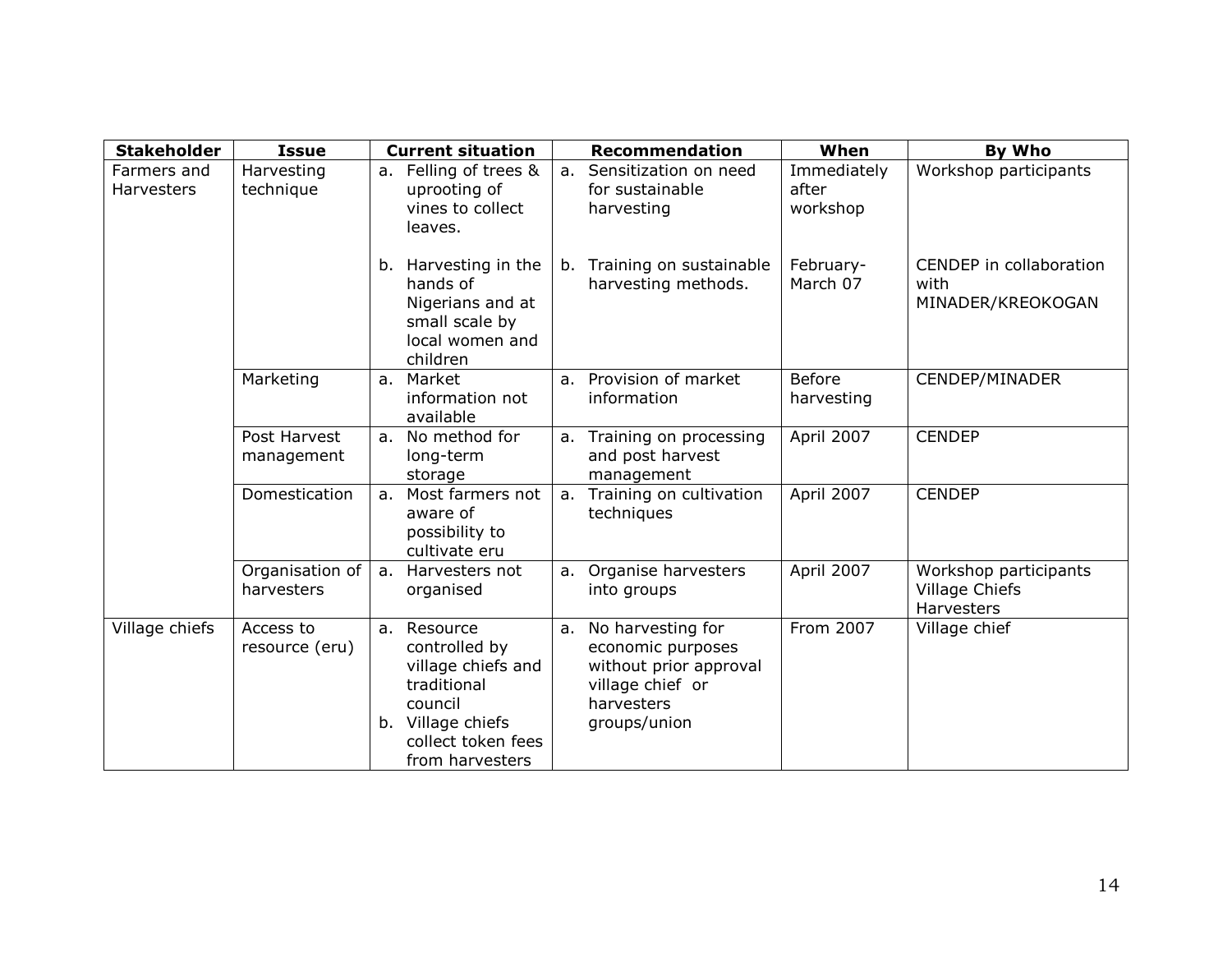| <b>Stakeholder</b>     | <b>Issue</b>             | <b>Current situation</b>                                                                                                                                                           | <b>Recommendation</b>                                                                                                         | When               | By Who                                                                    |
|------------------------|--------------------------|------------------------------------------------------------------------------------------------------------------------------------------------------------------------------------|-------------------------------------------------------------------------------------------------------------------------------|--------------------|---------------------------------------------------------------------------|
| Village Chiefs         | Resource<br>availability | a. Available in varying<br>quantities in different<br>communities                                                                                                                  | Establish community nurseries<br>a.<br>to boast production in some<br>villages                                                | From<br>2007       | <b>CENDEP</b>                                                             |
| Government<br>and NGOs | Infrastructure           | No organized existing<br>a.<br>border market<br>No storage facility<br>b.<br>Poor road infrastructure<br>c.<br>d. Poor maritime transport<br>system                                | Create an organized border<br>a.<br>market<br>Construct a warehouse and<br>b.<br>processing Unit                              | <b>Dec</b><br>2007 | -Local<br>councils<br>-Chiefs<br>Administration<br>-CENDEP<br>-MINPLAPDAT |
|                        | Legislation              | a. Available text that gives<br>provision for exploitation<br>permit<br>b. Long procedure to<br>acquire permit<br>c. Policy is centralized at<br>the level of Yaoundé (<br>MINFOF) | Simplify procedure for<br>a.<br>obtaining exploitation permit<br>Decentralize issuing of<br>b.<br>permits to divisional level | <b>Dec</b><br>2008 | -MINFOF<br>-Applicants<br>-Parliament                                     |
|                        | Group<br>Development     | No organized<br>a.<br>group(harvesters &<br>buyers)<br>b. Less available potential<br>growers                                                                                      | harvester/buyer<br>Organize<br>a.<br>groups<br>sensitize groups on new<br>b.<br>planting and marketing<br>methods             | May<br>2007        | -CENDEP<br>KREO/KOGAN<br>-MINFOF<br>-MINADER<br>-Chiefs                   |
|                        | Market<br>structure      | No organized market<br>a.<br>structure                                                                                                                                             | Organize harvesters, buyers<br>a.<br>into groups and Union                                                                    | May<br>2007        | -CENDEP<br>KREO/KOGAN<br>-MINFOF<br>-MINADER<br>-Chiefs                   |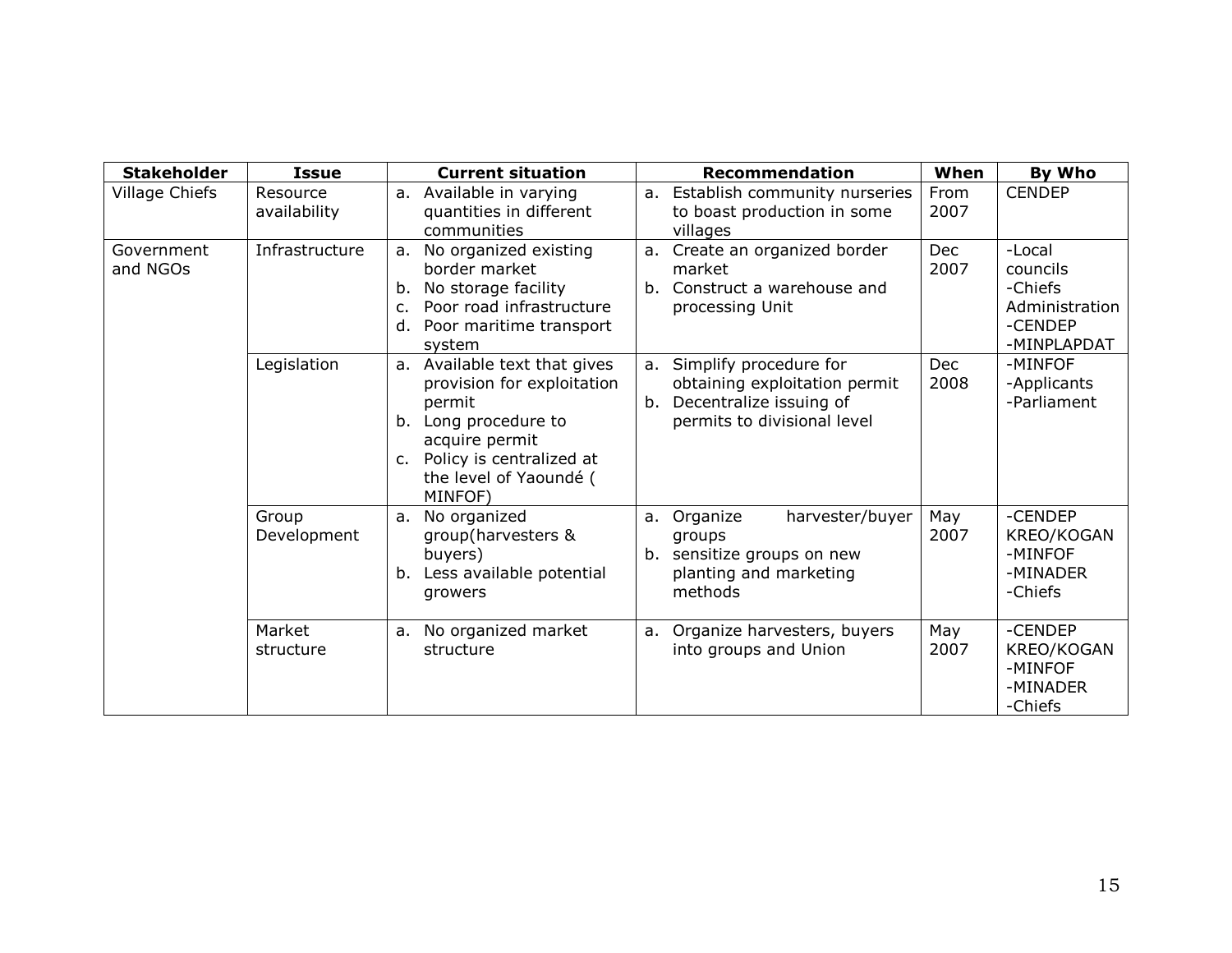# 6. Unified Action Plan

The various issues discussed during group work were summarised into a common action plan accepted as the workshop resolutions. It was agreed that:

- 1. Restitution of the workshop should be done in all the villages before the end of March 2007 and that the chiefs should take the lead.
- 2. All harvesters in each village be identified and a harvesters group created in each village before the end of April 2007
- 3. The list of created groups be submitted to CENDEP, MINADER, MINFOF, MINEP, by end of April 2007.
- 4. All created groups be legalised by December 2007
- 5. MINADER & CENDEP should support the legalisation process and ensure stability of the groups through training on group dynamics
- 6. All legalised groups be constituted into a union by January 2008.
- 7. CENDEP should make available workshop report to all workshop participants by end of March 2007
- 8. KREO/KOGAN should assist in monitoring and evaluation
- 9. An evaluation meeting be held in June 2007 with all the stakeholders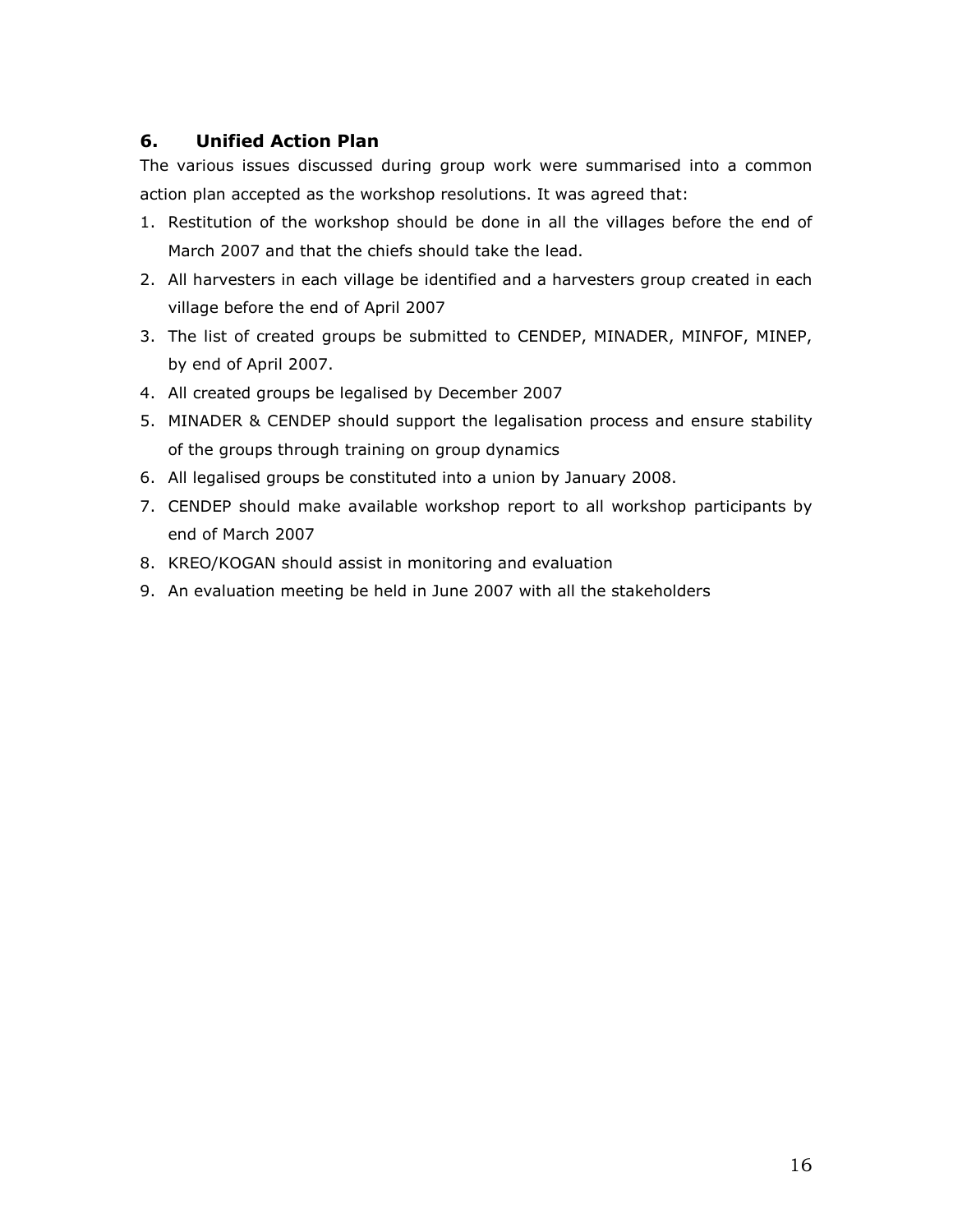# Workshop In Pictures



Opening of the workshop



Workshop participants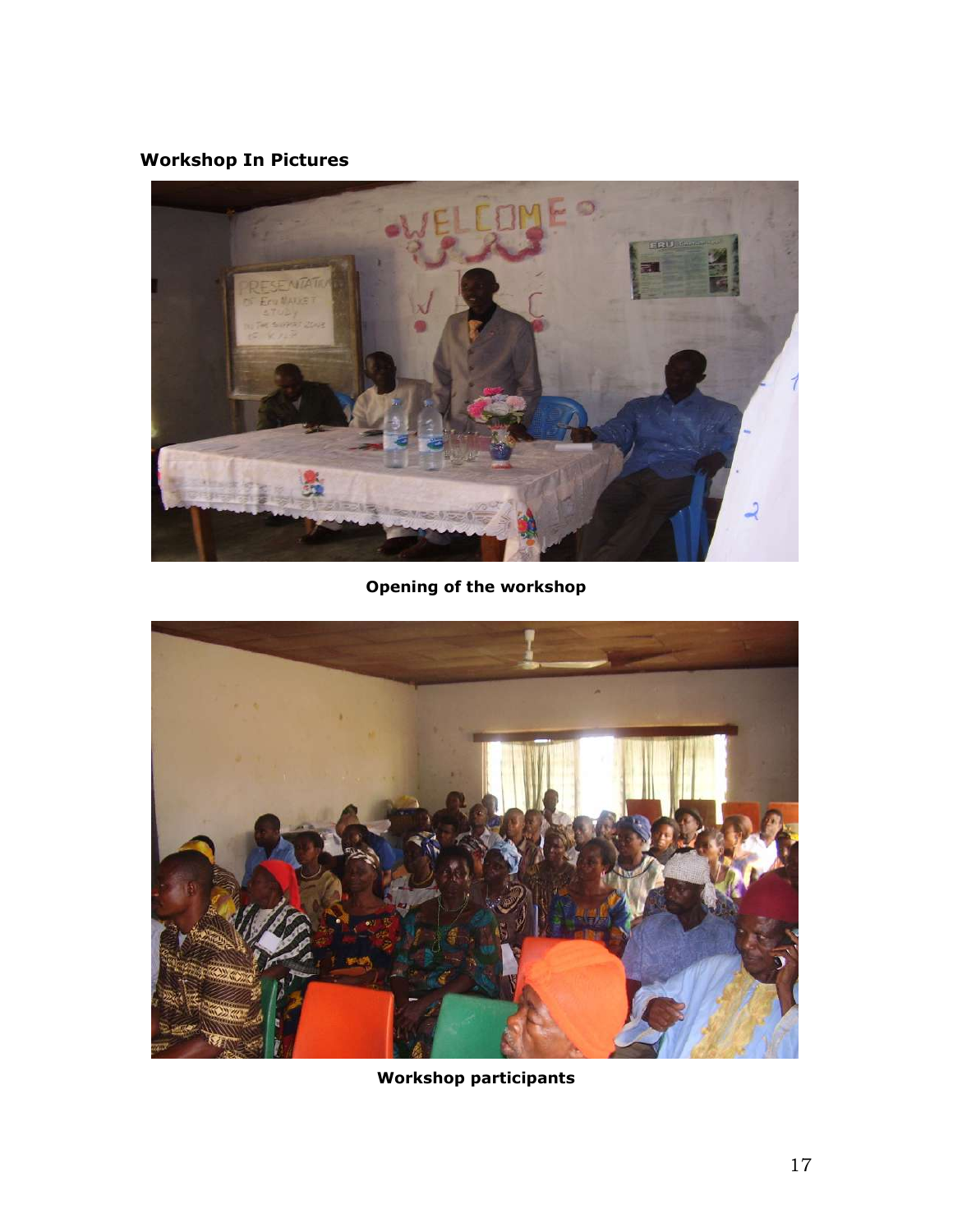

Presentation By Marie Fru



Group Work (Chiefs)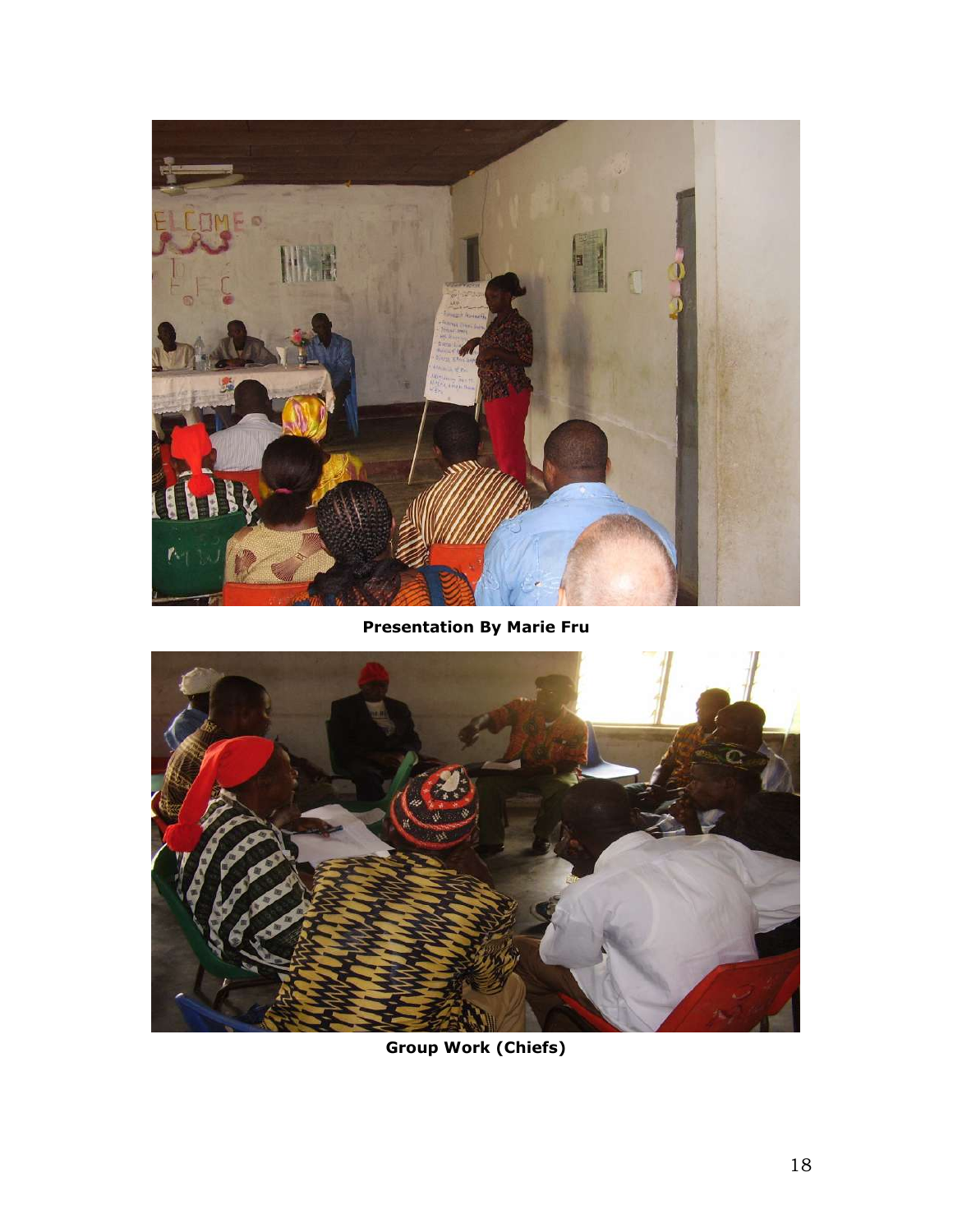

Group work (Government & NGOs)



Group Work (Farmers)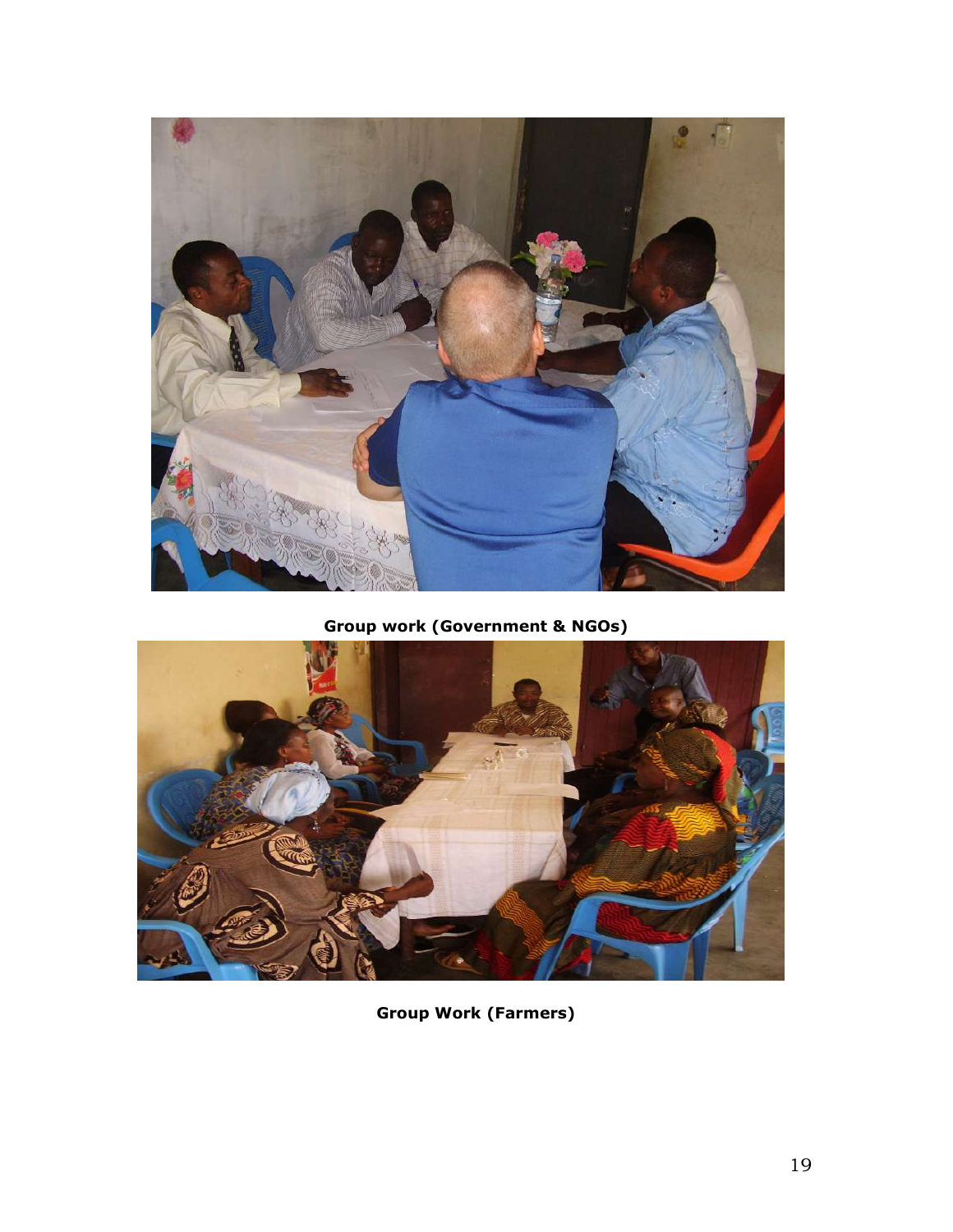

Family Picture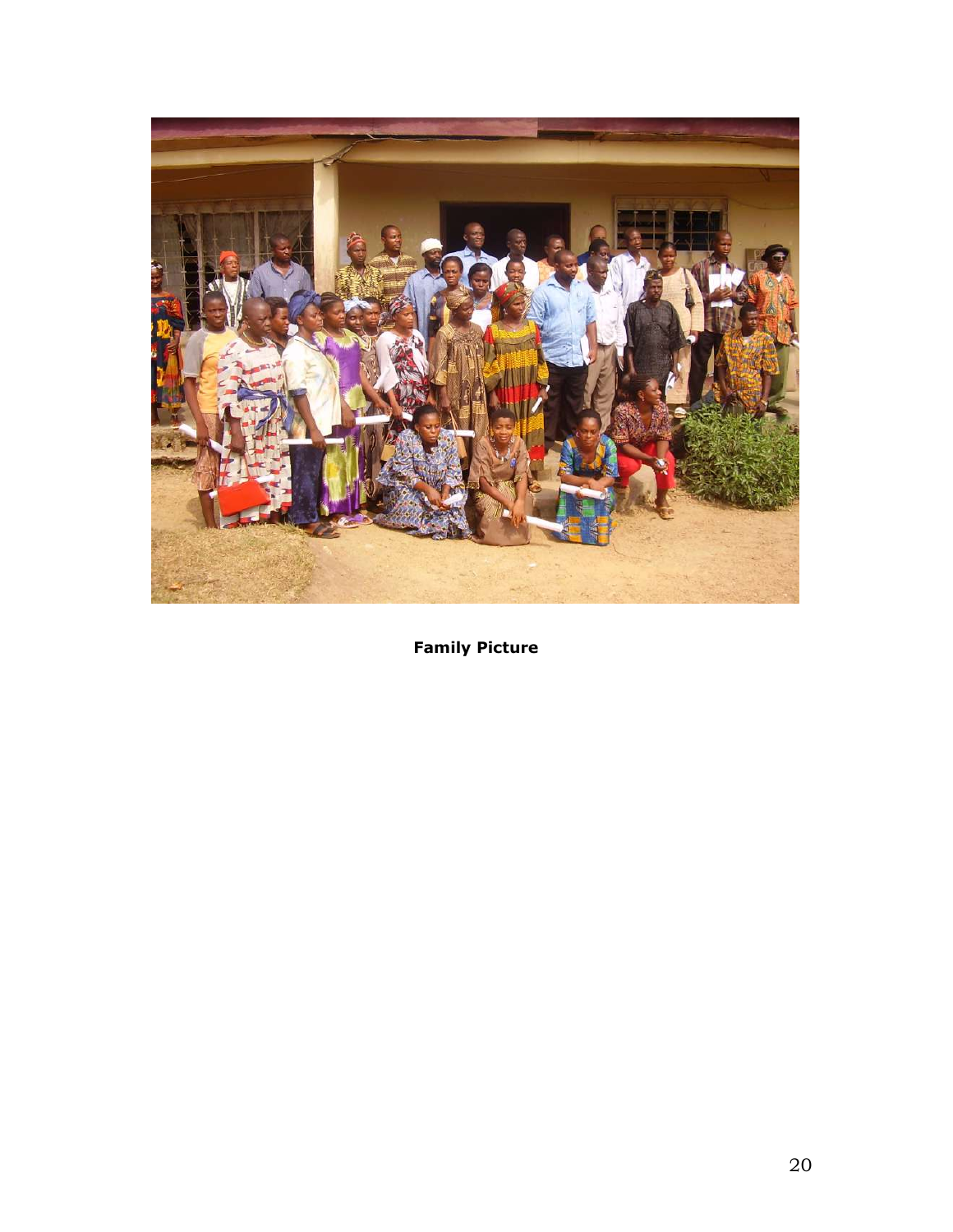#### Annexes

#### Annex 1: SDO's Speech

A speech by the Senior Divisional Officer for Ndian Division on the Occasion of the Presentation of Eru Market Analysis Report, held at the Women Empowerment Centre Mundemba, 16<sup>th</sup> February, 2007.

The Honorable Member of Parliament Ndian 1 The Divisional officer Mundemba Central Sub Division The Mayor Mundemba and Toko Rural Councils The Chief Executive Officer, CENDEP The Conservator Korup National Park The Representative of DED The law enforcement Officers The Divisional delegates for MINADER, MINFOF, and MINEP The Traditional Rulers Distinguish Invitees Ladies and Gentlemen

It gives me special pleasure to receive you all in Mundemba on the occasion of the presentation of Eru Market Analysis Report carried out by CENDEP. To me, this occasion is special for three reasons:

- $\circ$  First the institutional partnership between local, national and international organizations in the promotion of sustainable exploitation and marketing of a Non Timber Product of high economic potential.
- o Secondly, I find myself in a forest area which used to be rich in Non Timber Forest Products like eru but which unfortunately are facing problems of depletion due to increased and unsustainable exploitation for home consumption as well as for commercial purposes. Eru, one of these NTFPs is a source of revenue for many women notably the harvesters, shredders and restaurant operators. Because of its potential role in poverty alleviation I personally will never spare a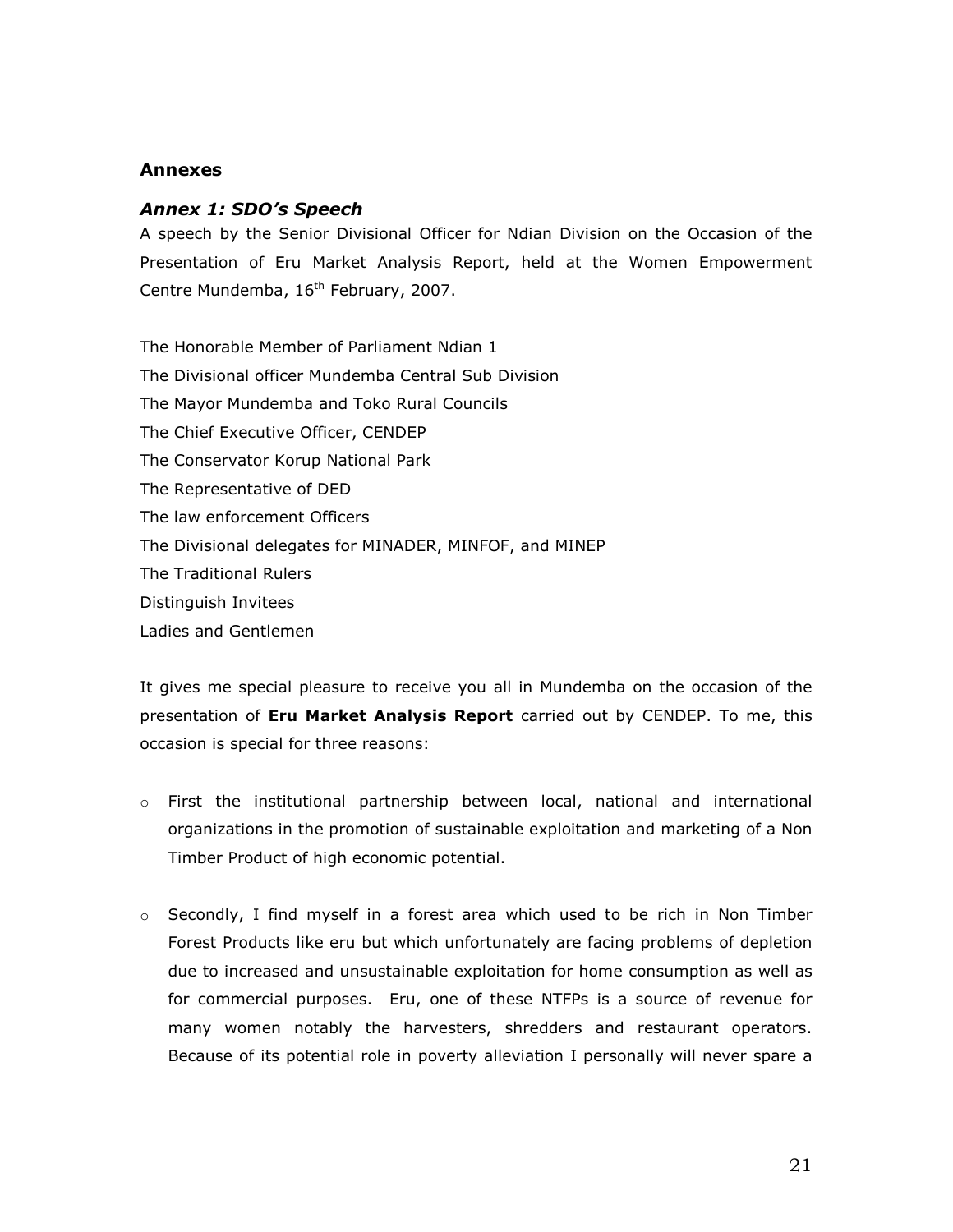dime of my energy to support opportunities for the sustainable exploitation and proper marketing of this natural resource.

 $\circ$  Thirdly the choice of Ndian Division in general and Mundemba in particular for this maiden Eru market analysis report presentation is more than wonderful. Apart from the efforts of CENDEP, the MINFOF, MINEP Delegations and some Chiefs, very little is Known about the Eru market situation in the South West Province.

I therefore use this opportunity to call on all actors including NGOs, Projects, Government Ministerial Departments and other international Institutions working in the forest regions of Cameroon and the support zone of the Korup National Park Area in particular to emulate this example of information sharing.

Finally I call on all of you here present to:

- 1. Share the information received with others, bearing in mind that the more the number of beneficiaries from Eru, the more attention it will receive and the more realistic our goal of sustainable use and profitable marketing of Eru.
- 2. Support the initiators and form networks that will work towards the sustainable exploitation and marketing of Eru.

To the organizers I urge you to spread this information to other parts of the Country.

Finally I pledge my support and that of my administration in this division to ensure the implementation of policy recommendations that will result from this workshop.

With these words I now open the workshop on the Eru Market Analysis Report Presentation.

Long Live the Organizers

Long Live International Cooperation

Long Live Cameroon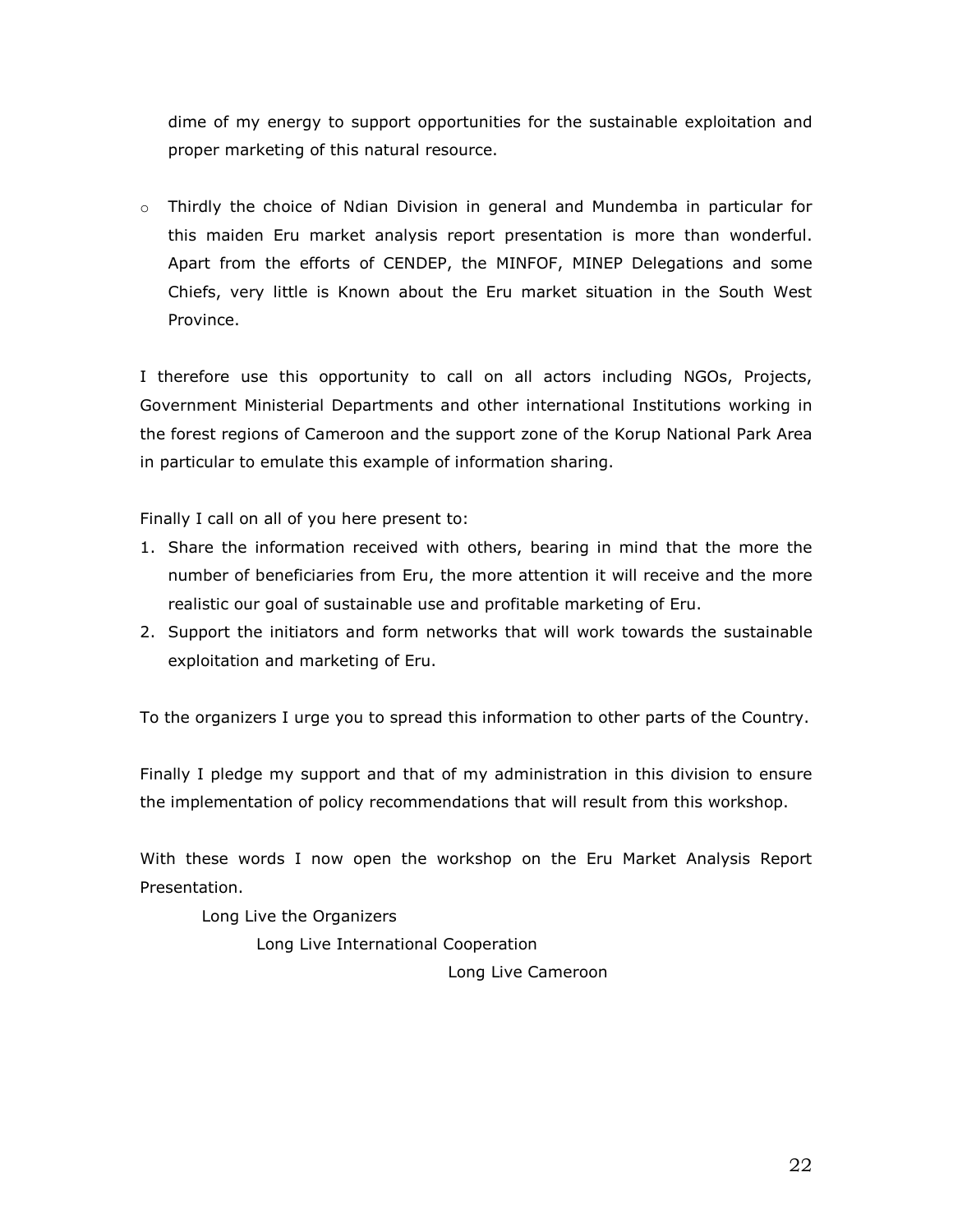# Annex 2: Invitation letter to workshop

Dear Sir/Madame,

CENDEP is a Community Based Organization in Limbe, SW Province. It carries out training on production and marketing of Non-Timber Forest Products in view of improving farmers' livelihoods and conserving biodiversity.

In August 2006, CENDEP carried out an analysis of the eru market in the SW Province of Cameroon. As stakeholders in the sustainable management of Cameroon's natural resources we are pleased to invite you to this workshop. The workshop shall take place from 9am to 5pm on Friday 16th February 2007, at the Women's Empowerment Centre, Mundemba, Ndian Division SW Province.

Attached is a tentative programme of the workshop. If you would like to give a brief presentation in line with workshop objectives, please do inform us so we can slot you on the programme

Sincerely yours Youndjie Koleoko Gabriel (Delegate)

#### Annex 3: Workshop Programme

| Time              | <b>Activity</b>                                            |
|-------------------|------------------------------------------------------------|
| 7.30 am           | Arrival and Registration of invitees                       |
| $8.00 \text{ am}$ | Arrival of community representatives                       |
| 8.15 am           | Arrival of community leaders                               |
| 8.30 am           | Arrival of DDMINEP, DDMINFOF, DDMINARDER, Conservator      |
|                   | KNP, DED representatives etc                               |
|                   | Arrival of Commissioner of police, Chief of customs Ndian, |
|                   | Gendarmerie Commander etc.                                 |
|                   | Arrival of Mayor Mundemba Rural Council                    |
|                   | Arrival of Divisional Officer Mundemba Central             |
| $9.00$ am         | Arrival of Senior Divisional Officer, Ndian                |
| $9.05$ am         | Singing of the National Anthem                             |
| $9.10$ am         | Presentation of workshop Programme                         |
| $9.20$ am         | Introduction of CENDEP & her activities                    |
| $9.30$ am         | Opening of workshop by SDO                                 |
| 9.40 am           | Workshop objectives and expected output                    |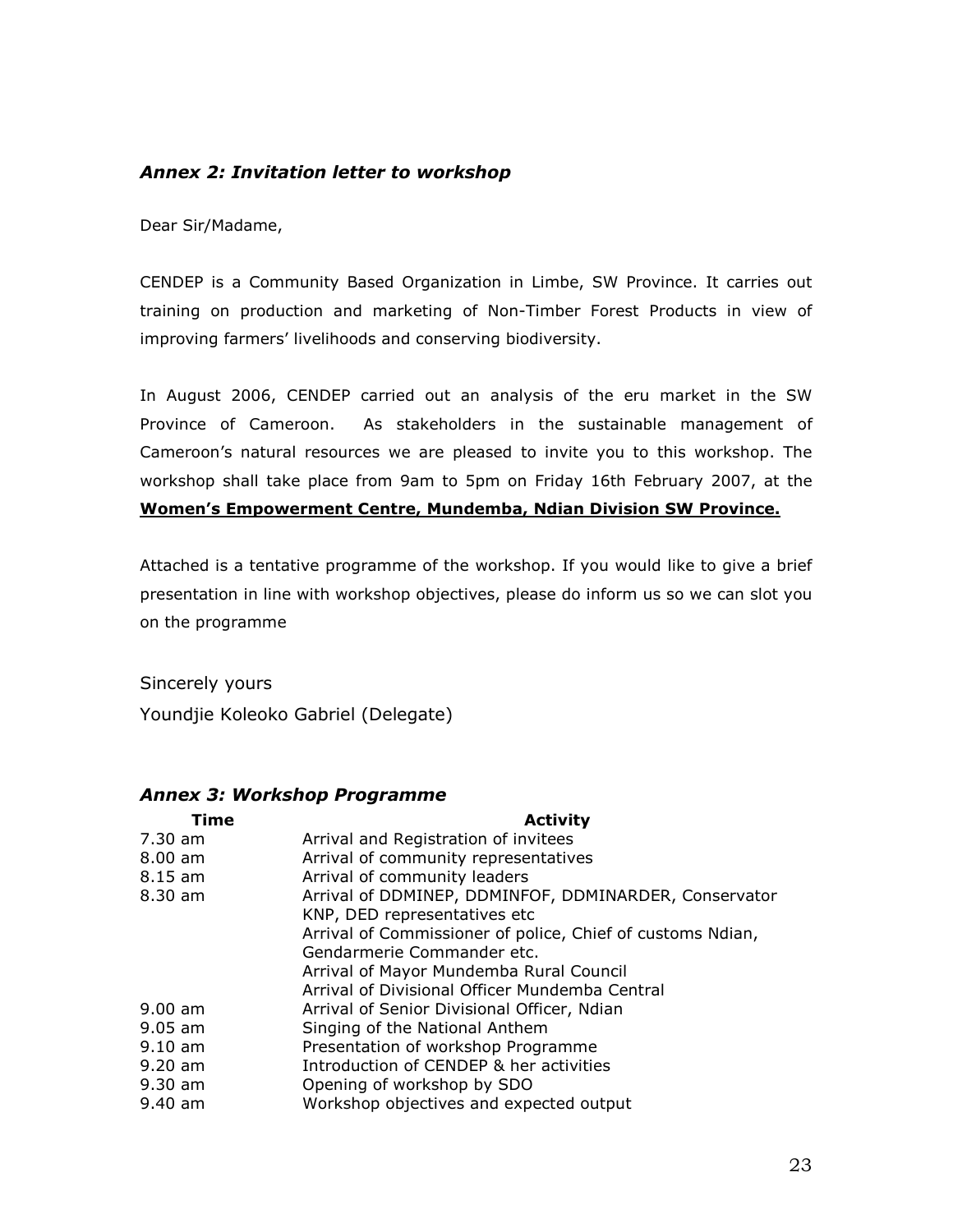| $9.50$ am         | Goal, objectives and area of study                           |
|-------------------|--------------------------------------------------------------|
| $10.00$ am        | Coffee Break                                                 |
| $10.30$ am        | Market Survey findings                                       |
| 10.40 am          | Harvesting and Marketing of eru in the Centre Province (CED) |
| $11.00$ am        | Community management of NTFPs case of Prunus africana in     |
|                   | the Mount Cameroon Region                                    |
| $11.30$ am        | Questions & General comments from participants               |
| 12.00 am          | Group work (3 groups).                                       |
| $1.00 \text{ pm}$ | Launch Break                                                 |
| $2.00$ pm         | Presentation of group work                                   |
| $3.00 \text{ pm}$ | Way forward/Action plan                                      |
| 3.30 pm           | Evaluation                                                   |
| 4.00 pm           | Field Visit                                                  |
| $5.00 \text{ pm}$ | Closing, refreshment & departure of participants.            |

# Annex 4: Press release

The Centre For Nursery Development and Eru Propagtion shall on February, 16 2007 at the Women's Empowerment Centre Mundemba organise a one day workshop during which it shall present the findings of a market analysis for eru in the South West Province of Cameroon

Eru is now considered to be economically extinct in most parts of the Province. The workshop shall be presided over by the Senior Divisional Officer for Ndian. Expected at the workshop are development actors as well as all the stakeholders involved in the production and marketing of eru

Signed Youndjie Koleoko Gabriel (Delegate)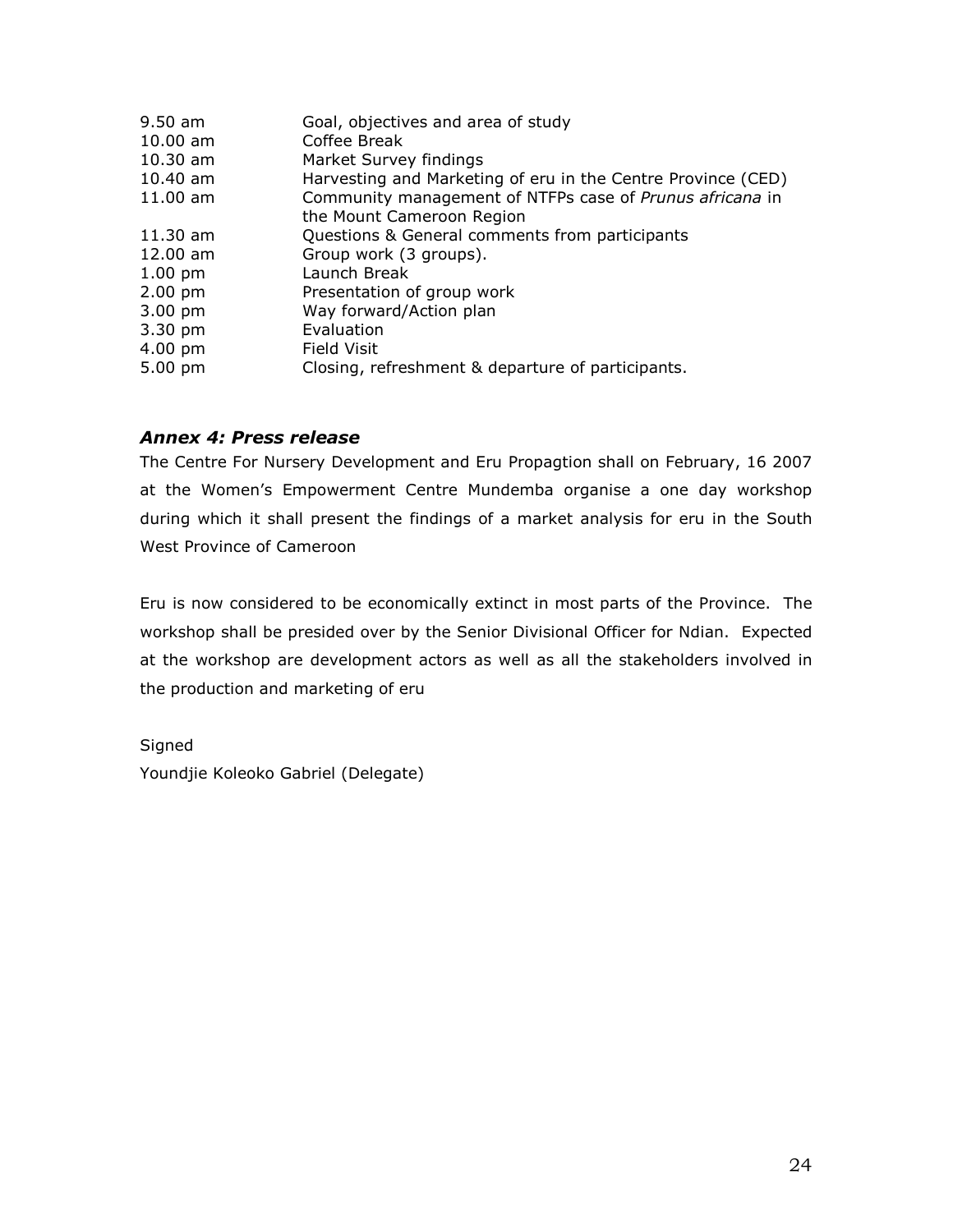Annex 5: Attendance List

| S/N             | <b>Name</b>       | <b>Function/Organization</b>                 | <b>Address</b> |
|-----------------|-------------------|----------------------------------------------|----------------|
|                 | Akanang           |                                              |                |
| $\mathbf{1}$    | Charity           | Eru farmer                                   | Mundemba       |
| $\overline{2}$  | <b>Akwe Felix</b> | Divisional Officer                           | Mundemba       |
| 3               | Ambai Nanji       | Chief                                        | Ikassa         |
|                 | Ambang            |                                              |                |
| 4               | Vitorine          | Harvester                                    | Erat           |
| 5               | Anki Ojom         | Chief's Representative                       | Erat           |
| 6               | Awoh Minta        | Chief                                        | Akpassang      |
| $\overline{7}$  | Awoh Simon        | Chief                                        | Ikondo kondo I |
|                 | Balemba           |                                              |                |
| 8               | Daniel            | Chief                                        | Meka Ngolo     |
|                 | Dilonga Epupu     |                                              |                |
| 9               | Theresa           | Eru farmer                                   | Mundemba       |
| 10              | Dindo Helen       | Eru farmer                                   | Mundemba       |
| 11              |                   | Ebai Wilson Ebi Assistant Divisional Officer | Mundemba       |
| 12 <sup>7</sup> | Ekweli Comfort    | Harvester                                    | Ngoumou        |
| 13              | Elias Ayuk        | Eru farmer                                   | Ikondo kondo I |
| 14              | Epamba Stella     | Harvester                                    | Musongiseli    |
|                 | Esaw Roth         |                                              |                |
| 15              | Pembe             | Eru farmer                                   | Mundemba       |
|                 |                   |                                              |                |
|                 | Inyang            | Eru farmer                                   | Ikondo kondo I |
| 17              | 16 Magaret        |                                              | Ekon I         |
|                 | Inyang Pius       | Harvester                                    |                |
|                 | Isanja Susana     |                                              |                |
|                 | 18 Epamba         | Eru farmer                                   | Meka Ngolo     |
|                 | Josephine         |                                              |                |
|                 | 19 Pembe          | Eru farmer                                   | Mundemba       |
| 20              | Lucy Epaimba      | Harvester                                    | Fabe           |
| 21              | Martha Osake      | Eru farmer                                   | Mundemba       |
| 22              | Mary Dioke        | Eru farmer                                   | Mundemba       |
|                 | Mbotiji Hotison   | 1st Assistant to the Senior Divisional       |                |
| 23              | <b>Babila</b>     | Officer                                      | Ndian          |
|                 | Mekumba           |                                              |                |
| 24              | Catherine         | Eru farmer                                   | Mundemba       |
|                 | 25 Minta Charity  | Eru farmer                                   | Ikondo kondo I |
| 26              | Mokoto Elias      | <b>MINADER</b>                               | Mundemba       |
| 27              | Molie Meki        | Chief                                        | Ngoumou        |
|                 | Motiti            |                                              |                |
| 28              | Imaculate         | Eru farmer                                   | Mundemba       |
|                 | Nalenya           |                                              |                |
| 29.             | Johnson           | Chief/KREO/KOGAN                             | Mundemba       |
|                 | Nalenya           |                                              |                |
| 30              | Pauline           | Eru farmer                                   | Mundemba       |
|                 | Ngangue Jean      |                                              |                |
| 31              | Marie             | <b>MINADER</b>                               | Mundemba       |
|                 | Ngondjo Collin    |                                              |                |
| 32              | Martial           | <b>Public Security</b>                       | Mundemba       |